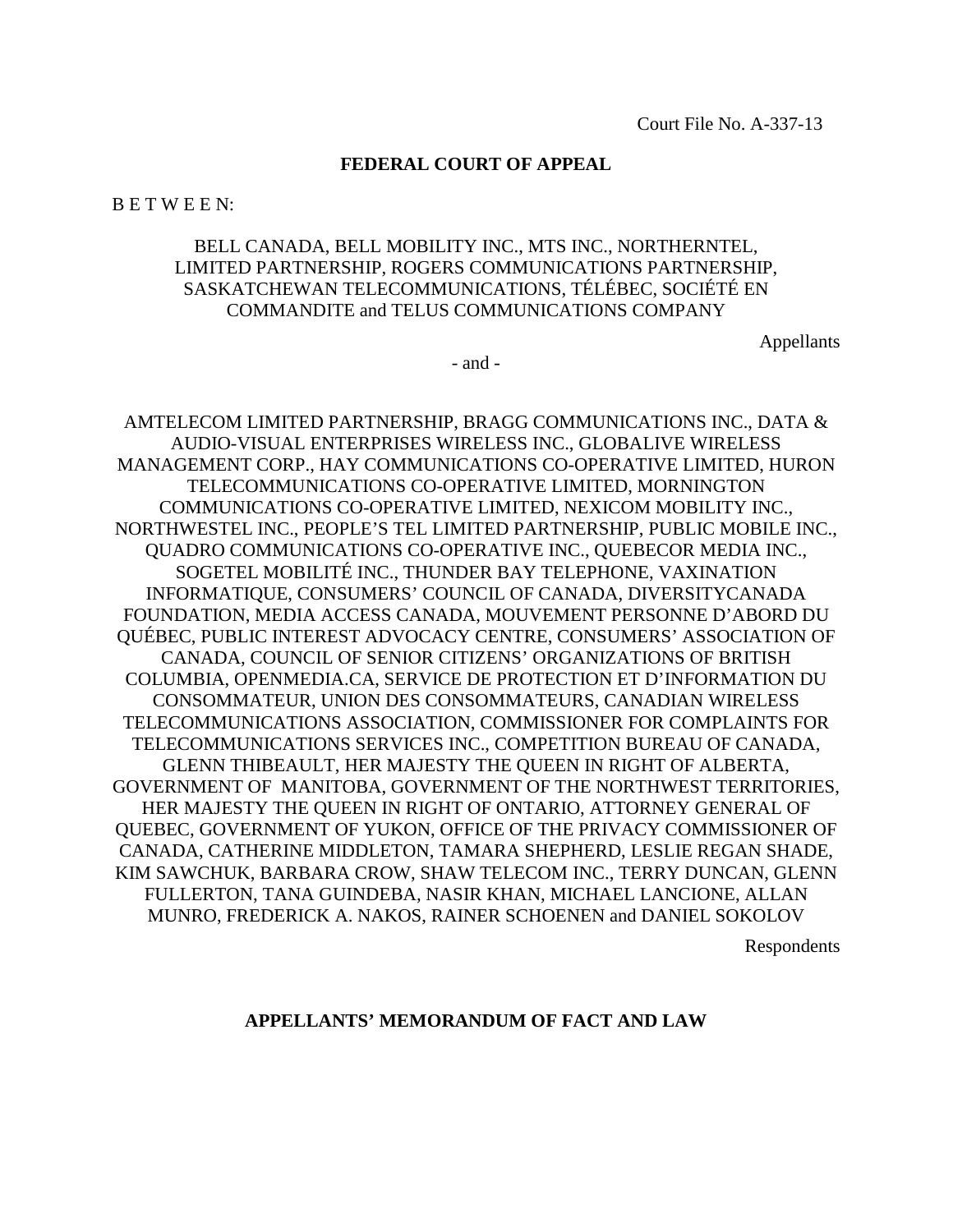## **Torys LLP**

79 Wellington St. W., Suite 3000 Box 270, TD Centre Toronto, ON M5K 1N2

John B. Laskin Tel:416.865.7317 / Fax: 416.865.7380 jlaskin@torys.com

Myriam Seers Tel: 416.865.7535 / Fax: 416.865.7380 mseers@torys.com

Lawyers for the Appellants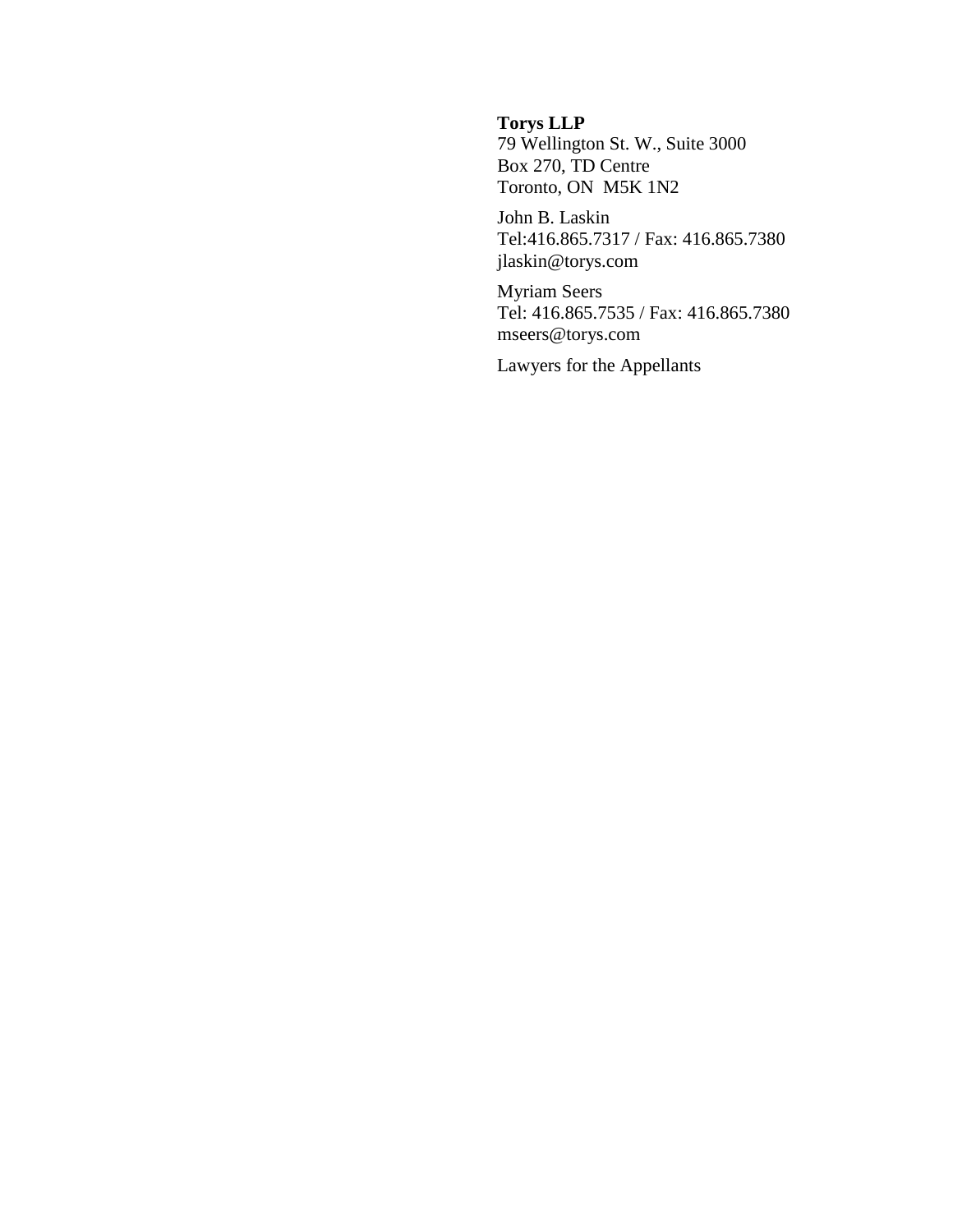# **TABLE OF CONTENTS**

| The application of the Wireless Code as of 3 June 2015 would affect millions of      |
|--------------------------------------------------------------------------------------|
|                                                                                      |
|                                                                                      |
|                                                                                      |
|                                                                                      |
|                                                                                      |
| Decision to apply the Wireless Code to pre-existing contracts is reviewable on a     |
|                                                                                      |
| Wireless Code decision interferes with vested rights and applies retrospectively  12 |
|                                                                                      |
| Subordinate rule-makers have no jurisdiction to interfere with vested                |
|                                                                                      |
| CRTC has no jurisdiction to interfere with vested rights or to engage in             |
|                                                                                      |
|                                                                                      |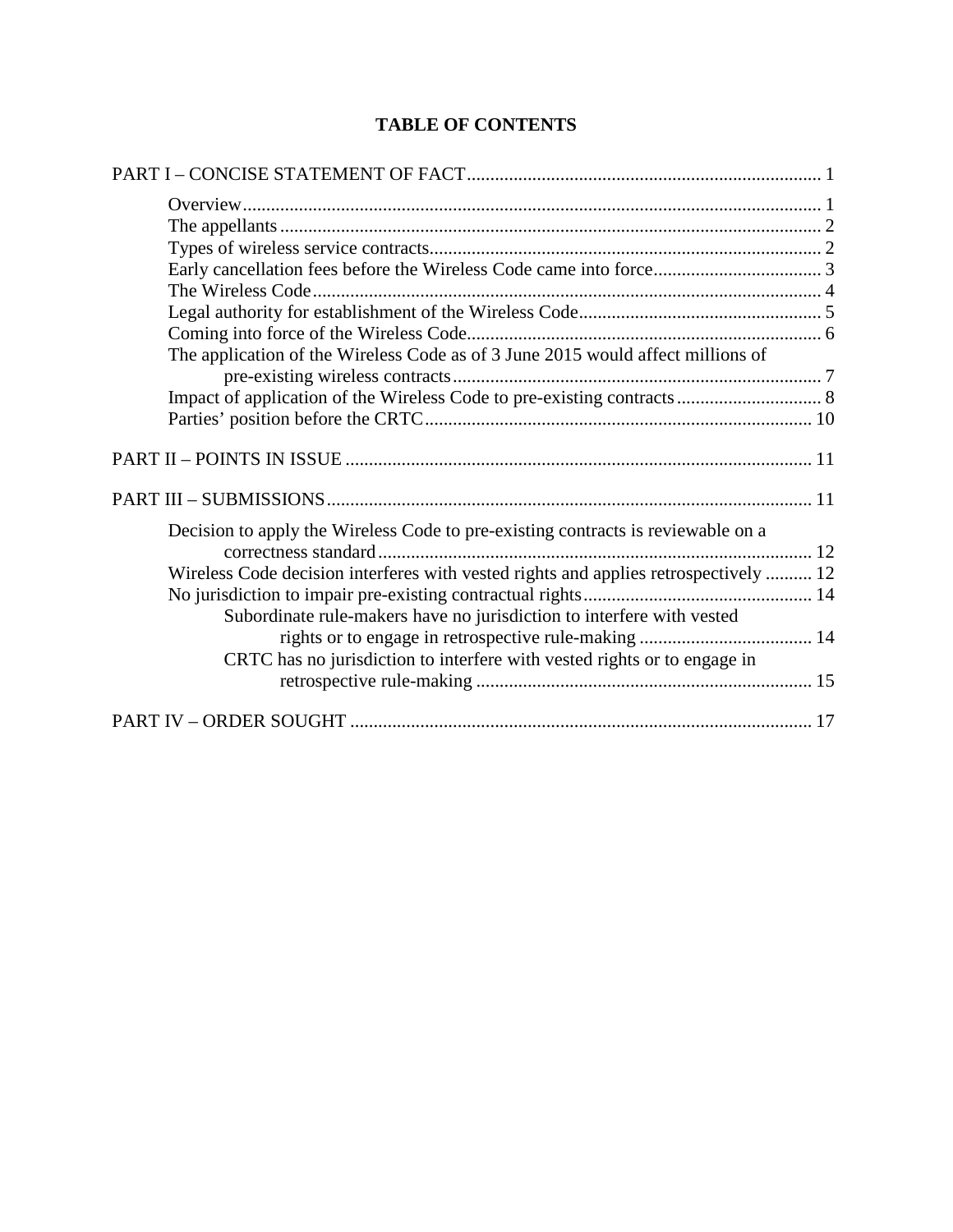#### **PART I – CONCISE STATEMENT OF FACT**

### **Overview**

1. The appellants provide wireless services to millions of customers across Canada. They appeal from the Canadian Radio-television and Telecommunications Commission's Wireless Code decision, Telecom Regulatory Policy CRTC 2013-271, insofar as the decision purports to give the Wireless Code that it establishes application to contracts concluded between wireless service providers and their customers before the Wireless Code came into force on 2 December 2013.

2. The Wireless Code decision interferes with the appellants' contractual rights: it purports to render unenforceable important terms of millions of wireless service contracts entered into before the Wireless Code came into force. Among these terms are those that make customers liable for early cancellation fees if they terminate early a fixed-term contract under which they were provided with a subsidized wireless device. In purporting to render unenforceable these and other contractual terms, the Wireless Code would deprive the appellants of significant benefits of their service contracts with millions of customers, while they remain subject to the burdens of those same contracts.

3. Unless its enabling statute gives it the power to do so, either expressly or by necessary implication, a rule-making body has no authority to make rules that affect vested rights, including contractual rights, or to impose rules that apply retrospectively. The *Telecommunications Act* gives the CRTC no express or implied power to interfere with vested rights or to engage in retrospective rule-making. The CRTC therefore exceeded its jurisdiction and erred in law by purporting to apply the Wireless Code to contracts entered into between wireless service providers and their customers before the Wireless Code came into force. This appeal should be allowed, and the CRTC's Wireless Code decision set aside insofar as it purports to render the Wireless Code applicable to contracts entered into before the Code came into force.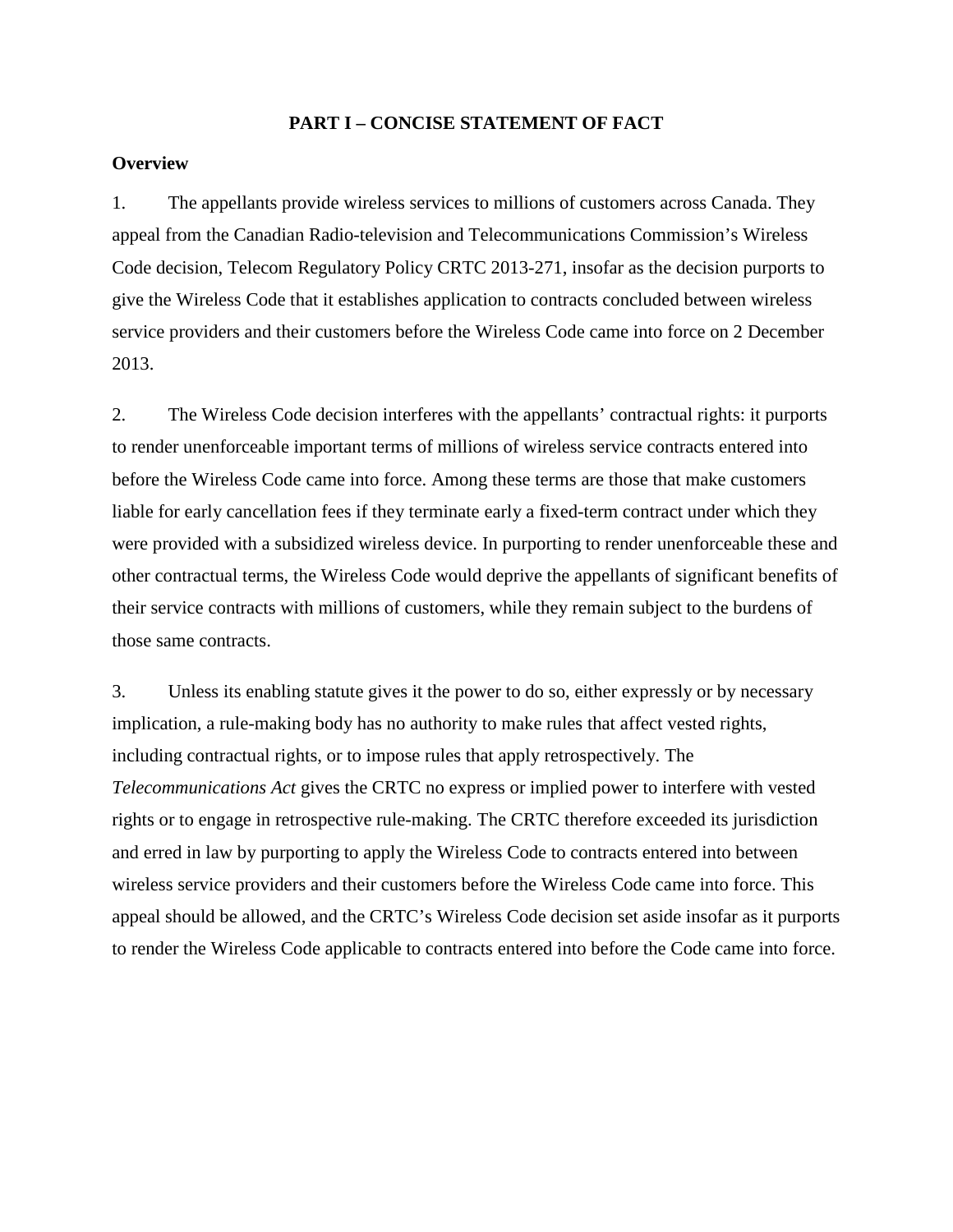#### **The appellants**

4. The appellants are wireless service providers that provide mobile telephone services to consumers and businesses across Canada. They were parties in the Wireless Code proceeding before the CRTC. $<sup>1</sup>$ </sup>

### **Types of wireless service contracts**

5. Wireless services are offered to customers either on a pre-paid basis or under a contract that provides that the customer will pay for the service on a monthly basis. Contracts providing for the latter type of services, known as post-paid services, are by far the more common. In offering post-paid services to their customers, wireless service providers enter into fixed- or indeterminate-term (i.e., month-to-month) wireless service contracts.<sup>2</sup>

6. Before the Wireless Code came into force, fixed-term contracts ranged in length from one to three years.<sup>3</sup> Customers who entered into fixed-term contracts usually did so in order to obtain a wireless device for free or at a significantly reduced purchase price.

7. Consumers overwhelmingly chose three-year fixed-term contracts over other available terms. For example, 90% of all contracts entered into by SaskTel customers were for a three-year fixed term, while only 3% of customers chose one- or two-year terms.<sup>4</sup> This was largely because of the favourable device subsidies offered under three-year contracts, including the possibility of obtaining a device for free.<sup>5</sup>

8. The ordinary retail price of a new wireless device depends on the device, but in some cases, can exceed \$700. Device subsidies allowed many customers to obtain wireless devices at

<sup>&</sup>lt;sup>1</sup> Telecom Notice of Consultation CRTC 2012-557, para. 21, Appeal Book, Tab 8.

<sup>&</sup>lt;sup>2</sup> Final Written Comments of CWTA at para. 45, Appeal Book, Tab 50; Reply Comments of Rogers at para. 36, Appeal Book, Tab 29.

<sup>&</sup>lt;sup>3</sup> Reply Comments of Rogers, paras. 36-37, Appeal Book, Tab 29; Final Written Comments of Rogers, para. 7, Appeal Book, Tab 53; Final Written Comments of Bell, paras. 28-29, Appeal Book, Tab 51.

<sup>&</sup>lt;sup>4</sup> Final Written Comments of Rogers, para. 7, Appeal Book, Tab 53; Transcript, Vol. 4 at 8761, Appeal Book, Tab 39.

<sup>&</sup>lt;sup>5</sup> Final Written Comments of Rogers, para. 7, Appeal Book, Tab 53; Transcript, Vol. 4 at 7099, Appeal Book, Tab 39.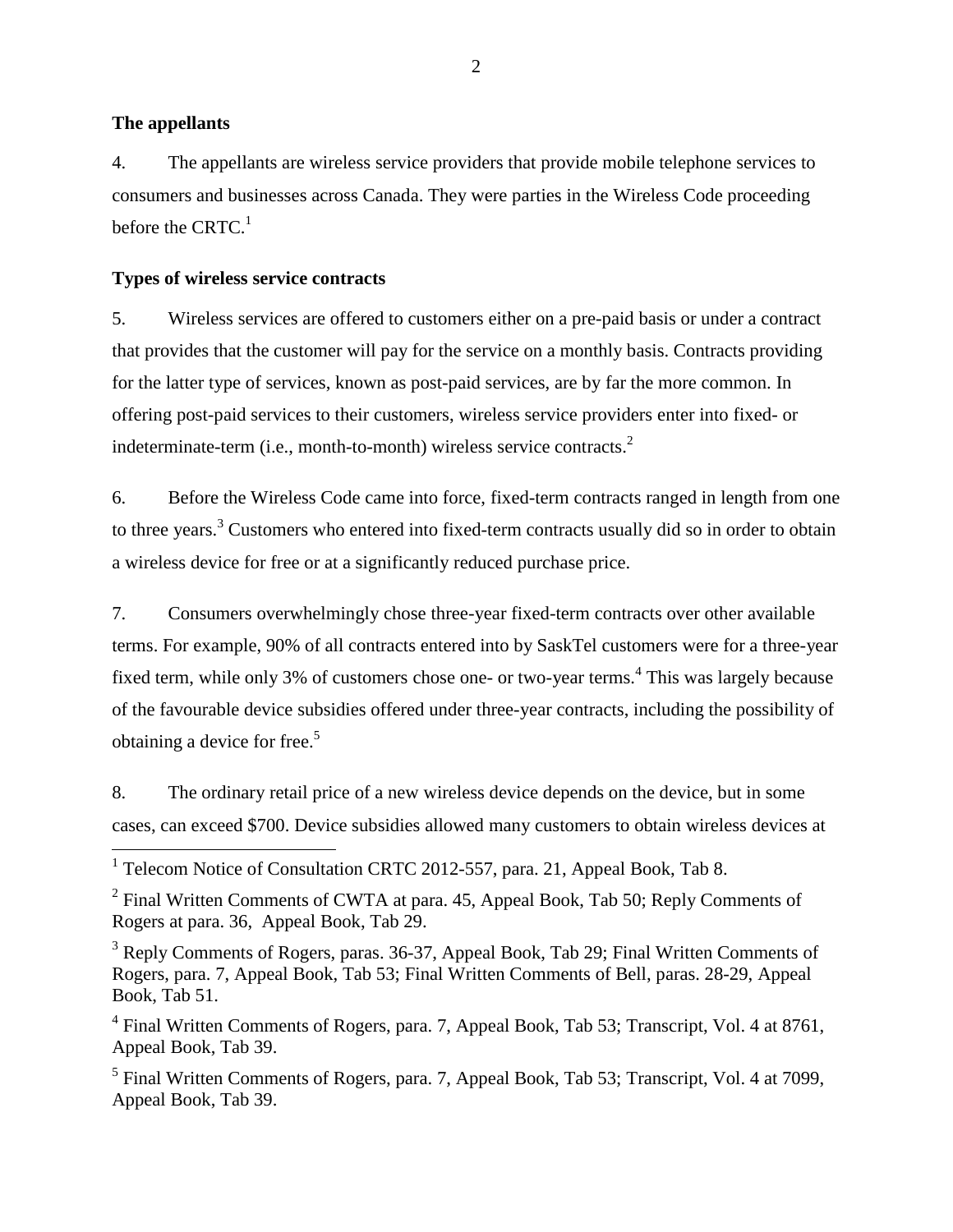reduced prices.<sup>6</sup> Three-year contracts provided a consumer-friendly way of lowering wireless device prices compared to the alternative of requiring the customer to pay several hundred dollars up front for such a device.<sup>7</sup>

#### **Early cancellation fees before the Wireless Code came into force**

9. Under all contracts providing for a device subsidy entered into before the Wireless Code came into force, the wireless service provider is entitled to recover a portion of the subsidy from the customer if the customer terminates the contract before the end of the term.

10. These contracts use a variety of different mechanisms to compensate the carrier for the device subsidy if the customer terminates the contract before it expires. The mechanism varies by contract and by carrier, but generally involves a cancellation fee for early termination which declines over time.

11. Under some contracts, the cancellation fee declines at a fixed rate over the term of the contract so that it is at zero at the end of the term. If a customer cancels a contract early, the customer must pay an early cancellation fee in an amount determined by reference to the unpaid portion of the device subsidy, which declines at a linear rate through the contract term.<sup>8</sup> For example, using a \$450 device and straight-line amortization, a customer obtains a \$150 device subsidy in exchange for entering into a one-year fixed-term contract, a \$300 device subsidy in exchange for entering into a two-year fixed-term contract, and a \$450 device subsidy in exchange for entering into a three-year fixed-term contract. If the customer cancels the three-year contract after one year, the customer is liable to repay the remaining \$300 device subsidy at that time, which represents the remaining two years of the three-year contract.<sup>9</sup>

<sup>6</sup> Reply Comments of Rogers, paras. 36-37, Appeal Book, Tab 29.

 $<sup>7</sup>$  Reply Comments of Bell, para. 45, Appeal Book, Tab 25.</sup>

<sup>&</sup>lt;sup>8</sup> TELUS Oral Presentation, pp. 6-7, Appeal Book, Tab 34; Transcript Vol. 1 at 1645-46, 1730-37, Appeal Book, Tab 32.

<sup>&</sup>lt;sup>9</sup> Final Written Comments of TELUS, paras. 79-80, Appeal Book, Tab 56; Final Written Comments of MTS, para. 10, Appeal Book, Tab 52; Transcript, Vol. 1 at 1646, Appeal Book, Tab 32; Responses to Interrogatories of TELUS, page 81, Appeal Book, Tab 24; Responses to Interrogatories of MTS, Appendix 1, Appeal Book, Tab 21.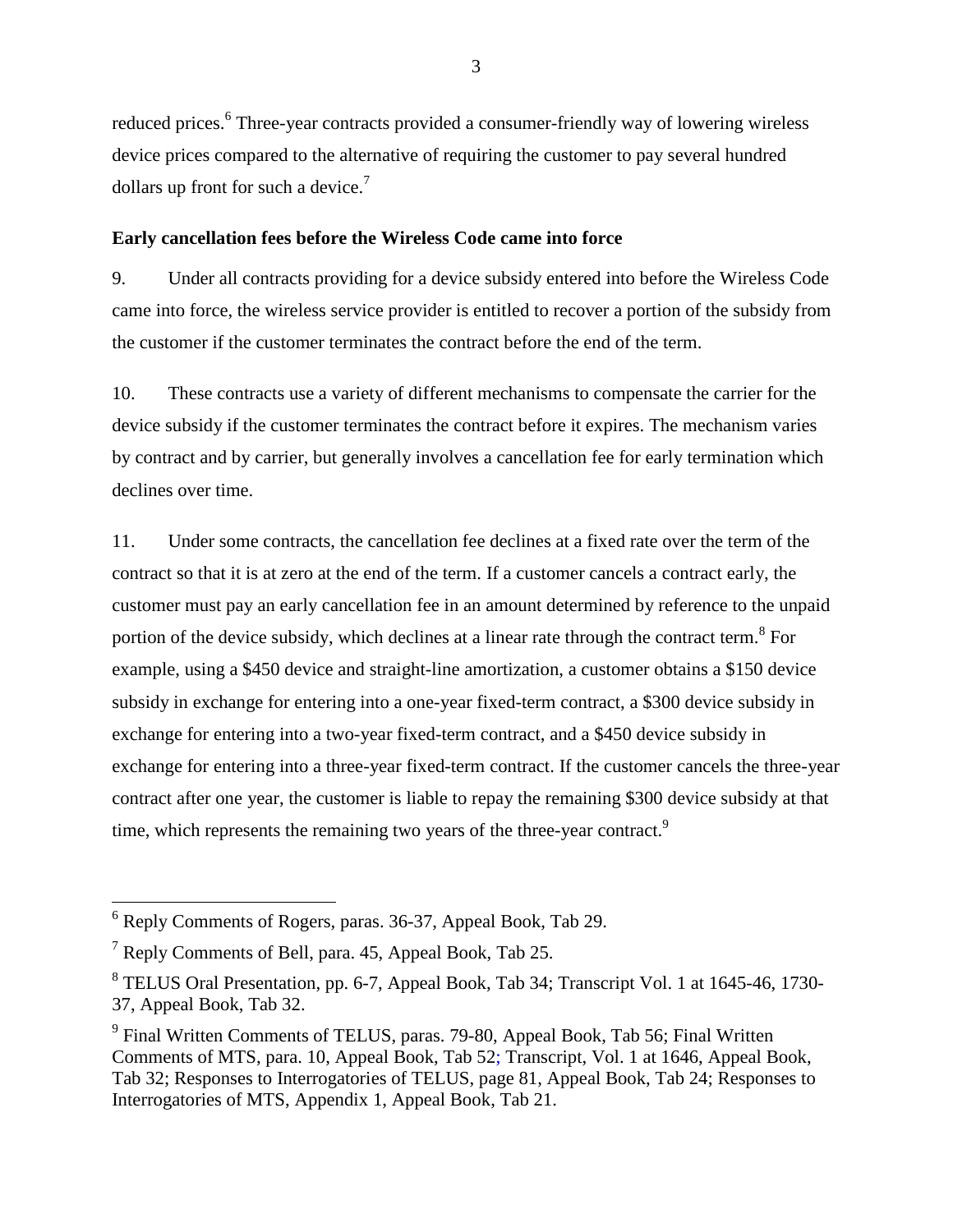12. Under other contracts, a device subsidy is treated as a grant to the customer that never has to be repaid, subject to the customer maintaining the service for the agreed-upon term. If the customer terminates the contract early, the carrier has the right to receive a cancellation fee, calculated according to the number of months remaining in the contract term or another formula set out in the contract.  $10$ 

13. The situation is similar for indeterminate-term contracts involving a device subsidy, except that device subsidy reduction mechanisms are tied to a percentage of the customer's monthly bills rather than a fixed period of time. When carriers offer a device subsidy based on a monthly contract, the customer's device subsidy is paid off gradually as a percentage of each monthly bill, until it is paid off in full. If the customer cancels the contract, the customer is liable to pay any outstanding balance of the device subsidy.<sup>11</sup>

### **The Wireless Code**

14. The Wireless Code decision establishes the Wireless Code, a set of mandatory requirements applicable to all wireless service contracts entered into between wireless service providers and individuals or small businesses.<sup>12</sup> The Wireless Code imposes requirements dealing with early cancellation fees, data roaming and overage charges, mobile device unlocking, security deposits and device disconnection, among others.<sup>13</sup>

15. The Wireless Code's requirements with respect to early cancellation fees are set out at Section G of the Code. In the case of fixed-term contracts under which a customer received a subsidized device upon signing the contract, the following requirements apply:

 $10$  Final Written Comments of Rogers, paras. 93-95, Appeal Book, Tab 53; Transcript, Vol. 2 at 3717-20, Appeal Book, Tab 35; Transcript Vol. 4 at 7053-61, 7074-79, Appeal Book, Tab 39; Reply Comments of SaskTel at para. 18, Appeal Book, Tab 30; Responses to Interrogatories of Rogers, Appendix A pages 5, 10, Appeal Book, Tab 23; Response to Interrogatory #3 of SaskTel, pages 5-6, Supplementary Appeal Book, Tab 75.

<sup>&</sup>lt;sup>11</sup> Transcript, Volume 2 at 4025-36, Appeal Book, Tab 35; Transcript, Vol. 3 at para. 5964, Appeal Book, Tab 37; Transcript, Vol. 4 at 7280, Appeal Book, Tab 39; Reply Comments of Rogers, para. 38, Appeal Book, Tab 29.

<sup>&</sup>lt;sup>12</sup> Wireless Code decision, Appeal Book, Tab 2.

 $13$  Wireless Code, Appeal Book, Tab 3, Appendix 1.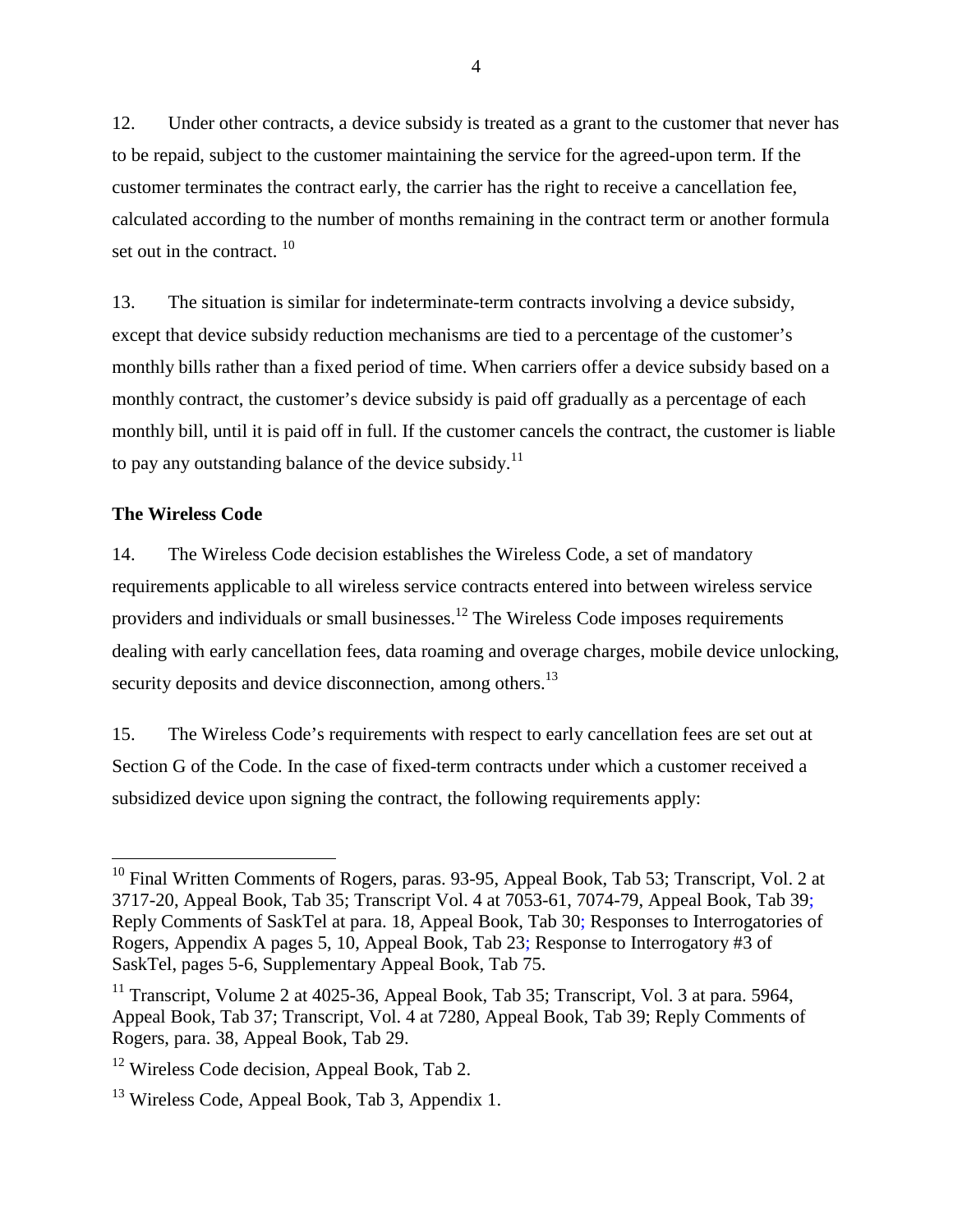- (a) the early cancellation fee must not exceed the value of the device subsidy;
- (b) the early cancellation fee must be reduced by an equal amount each month, for the lesser of 24 months or the total number of months in the contract term; and
- (c) the early cancellation fee must be reduced to zero by the lesser of 24 months or the end of the contract term. $^{14}$

16. When calculating the early cancellation fee for purposes of the Wireless Code, the value of the device subsidy is the retail price of the customer's mobile device minus the amount that the customer paid for the device when the contract was entered into. The retail price is the lesser of the manufacturer's suggested retail price and the price set for the device when it is purchased from the provider without a contract.<sup>15</sup>

# **Legal authority for establishment of the Wireless Code**

17. In promulgating the Wireless Code, the CRTC relied on its authority under section 24 of the Act, $^{16}$  which states:

> The offering and provision of any telecommunications service by a Canadian carrier are subject to any conditions imposed by the Commission or included in a tariff approved by the Commission.<sup>17</sup>

18. Until it established the Wireless Code, the CRTC had largely forborne from regulating the conditions applicable to wireless services contracts, as authorized by section 34 of the *Telecommunications Act* (the "Act").<sup>18</sup>

19. In Telecom Decision CRTC 2012-556, which led to the Wireless Code proceeding and the issuance of the Wireless Code decision, the CRTC stated that it considered it necessary to

<sup>&</sup>lt;sup>14</sup> Wireless Code, Section G, Appeal Book, Tab 3, Appendix 1.

<sup>&</sup>lt;sup>15</sup> Wireless Code, Section G, Appeal Book, Tab 3, Appendix 1.

<sup>16</sup> Wireless Code decision, para. 394, Appeal Book, Tab 2.

<sup>17</sup> *Telecommunications Act*, S.C. 1993, c. 38, s. 24.

<sup>18</sup> See *e.g.* Telecom Decision CRTC 96-14, *Regulation of Mobile Telecommunications Services*; Telecom Decision CRTC 96-15, *Regulation of Wireless Services*; Telecom Decision CRTC 98- 19, *Forbearance from Regulation of Mobile Wireless Services Provided by Municipally Owned Telephone Companies*.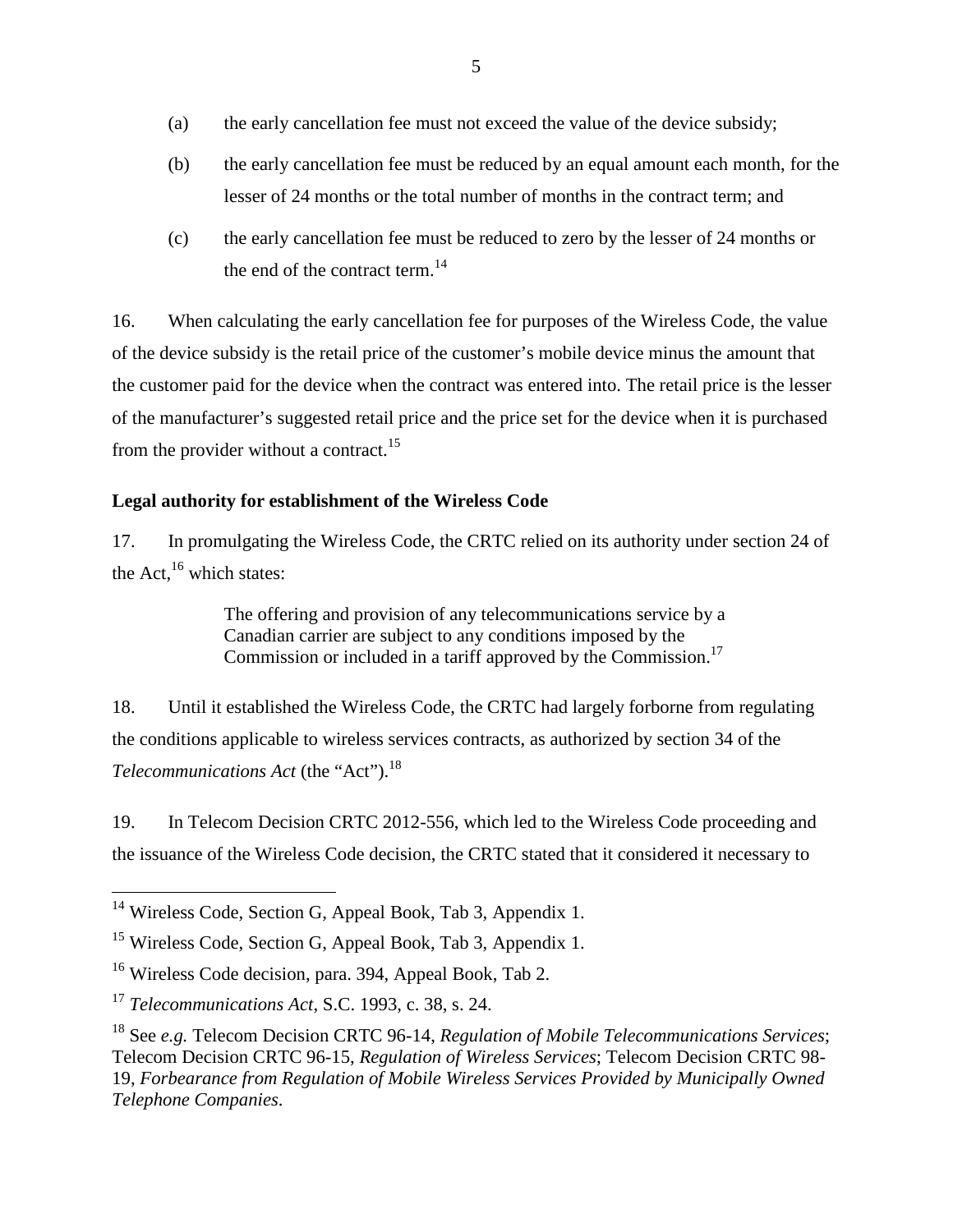impose a section 24 condition that all wireless service providers abide by a mandatory code to address the clarity and content of mobile wireless service contracts and related issues.<sup>19</sup>

20. Nothing in section 24 or elsewhere in the Act either expressly or impliedly gives the CRTC the power to impose mandatory conditions with respect to contracts that have already been concluded when those conditions first become mandatory.

### **Coming into force of the Wireless Code**

…

21. The CRTC issued the Wireless Code decision on 3 June 2013. Paragraph 368 of the decision states:

> [T]he Commission determines that all aspects of the Wireless Code will take effect on **2 December 2013**.

22. Paragraphs 369 and 394 of the Wireless Code decision provide the following with respect to contracts entered into or modified after the Wireless Code comes into force:

> 369. The Commission finds that where an obligation relates to a specific contractual relationship between a [wireless service provider] and a customer, the Wireless Code should apply if the contract is entered into, amended, renewed or extended on or after **2 December 2013**.

> 394. The Commission **directs** Canadian carriers that provide retail mobile wireless voice and data services to individuals and small business consumers to adhere to the rules set out in the attached Wireless Code, as a condition of providing these services pursuant to section 24 of the Act no later than **2 December 2013**.

23. With respect to contracts entered into before the Wireless Code comes into force, paragraph 369 states:

> In addition, in order to ensure that all consumers are covered by the Wireless Code within a reasonable time frame, the Wireless Code should apply to all contracts, no matter when they are entered into, by no later than **3 June 2015**.

 $19$  Telecom Decision CRTC 2012-556, para. 27, Appeal Book, Tab 6.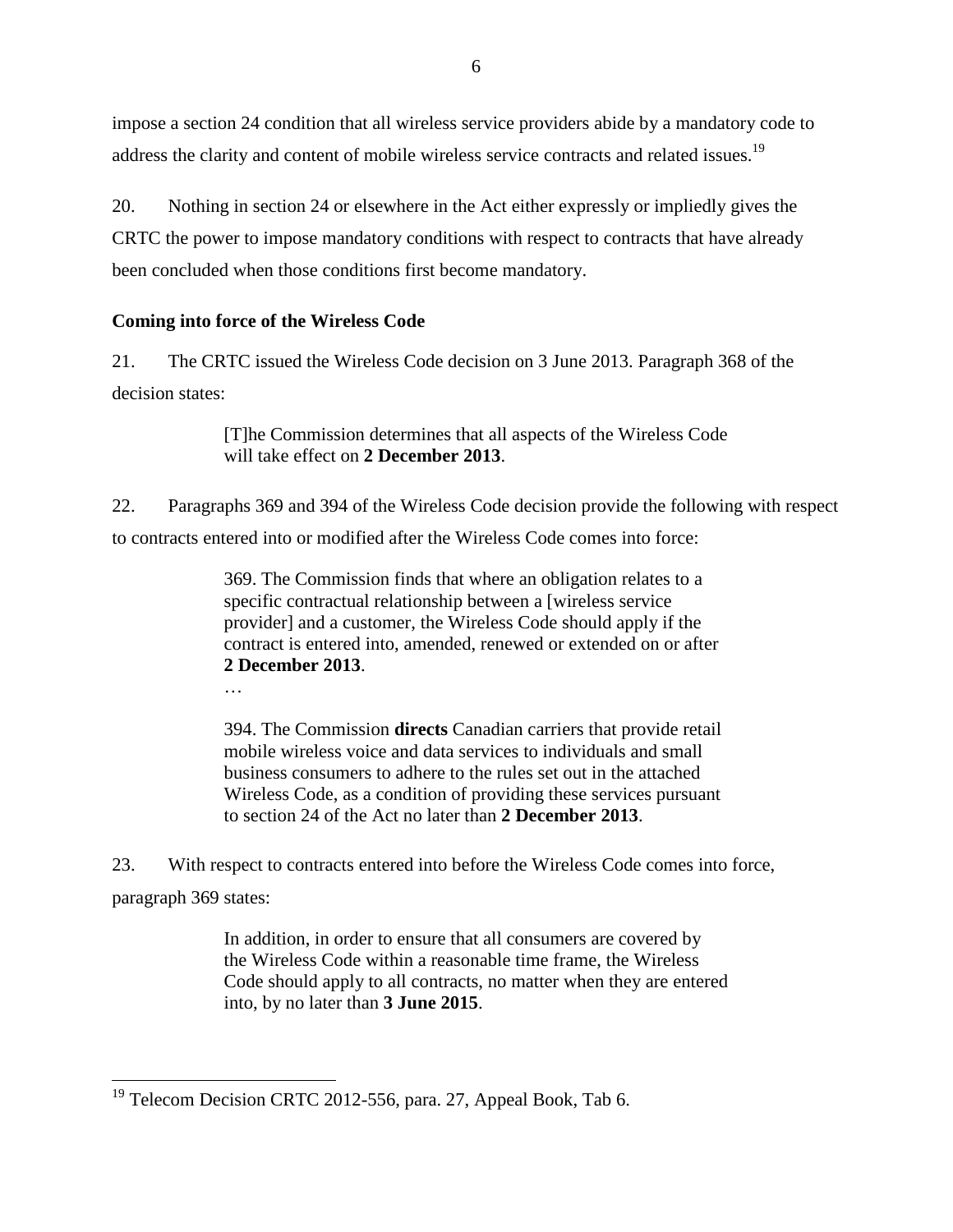24. The CRTC's use of the word "should" in paragraph 369 created uncertainty as to whether the CRTC intended to make the Wireless Code applicable to pre-existing contracts on a mandatory or voluntary basis as of 3 June 2015. The Canadian Wireless Telecommunications Association, which represents the interests of some of the appellants among others, requested clarification from the CRTC as to whether the Wireless Code was intended to apply on a mandatory basis to contracts entered into before the Code comes into force.<sup>20</sup>

25. The CRTC responded through its staff, in a letter dated 18 June 2013. The letter confirmed that the CRTC intended the Code to apply on a mandatory basis to all contracts after 3 June 2015, regardless of whether the contract was entered into before the Wireless Code comes into force. The letter stated (emphasis added):

> It is clear that the Commission intended the final 3 June 2015 implementation date to be a mandatory date. Consequently, after 3 June 2015, early cancellation fees for **all** wireless service contracts will be determined in accordance with the formula set out in the  $Code<sup>21</sup>$

## **The application of the Wireless Code as of 3 June 2015 would affect millions of pre-existing wireless contracts**

26. If the Wireless Code were to apply to all wireless contracts as of 3 June 2015, regardless of when they were entered into, millions of contracts entered into before the Wireless Code came into force would be affected.

27. Indeed, the Wireless Code would apply to any contract entered into before 2 December 2013 with a term that expires after 3 June 2015. This includes contracts entered into even before the CRTC issued the Wireless Code decision.

28. The appellants submitted to the CRTC, on a confidential basis, detailed evidence as to the number of contracts that would be affected if the Code were made applicable to their respective customer bases within one, two or three years of the promulgation of the Wireless Code.<sup>22</sup> From

 $^{20}$  Letter from CWTA to CRTC, June 12, 2013, Appeal Book, Tab 66.

<sup>&</sup>lt;sup>21</sup> Letter from CRTC staff to CWTA, June 18, 2013, Appeal Book, Tab  $67$ .

<sup>&</sup>lt;sup>22</sup> MTS Response to UT5, p. 2, Appeal Book, Tab  $44$ ; Rogers Response to UT, p.3, Appeal Book, Tab 45; TELUS Response to UT14, pp.1-2, Appeal Book, Tab 49.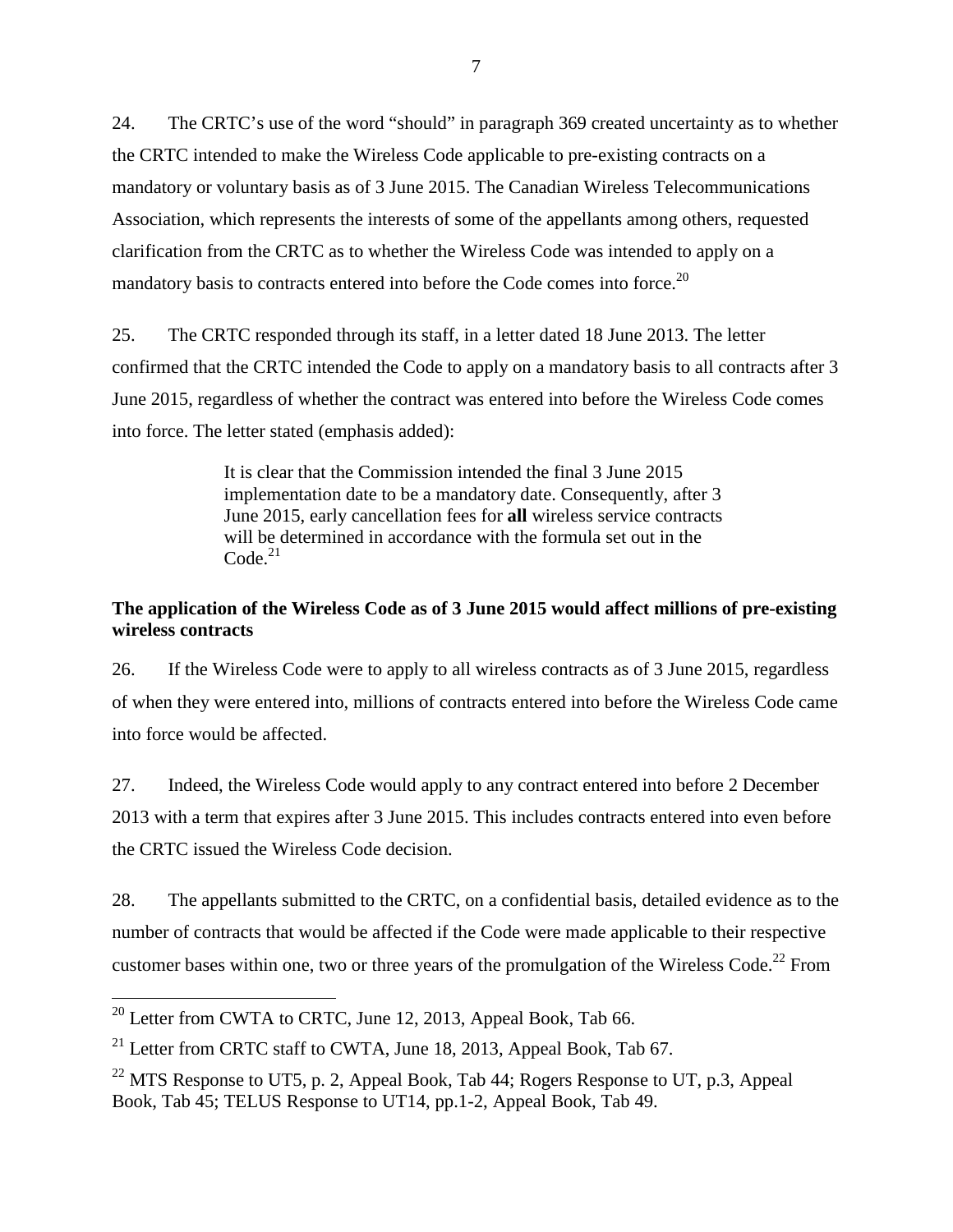this confidential data, the CRTC concluded that approximately 80% of wireless customers would be covered by the Wireless Code by 3 June 2015 if the Code applied only to contracts entered into or modified after the Code came into force.<sup>23</sup>

29. It follows that, absent paragraph 369 of the Wireless Code decision, which purports to make the Wireless Code applicable to all contracts as of 3 June 2015, 20% of all wireless contracts would not be subject to the Code by 3 June 2015. As of February 2013, there were more than 27 million wireless subscribers in Canada.<sup>24</sup> The Wireless Code decision therefore purports to apply to several million contracts entered into before the Wireless Code came into force.<sup>25</sup>

30. In contrast, the evidence before the CRTC was that no pre-existing contracts would be affected if the Wireless Code applied only to pre-existing contracts as of three years after the Code came into force  $(2$  December 2016).<sup>26</sup> This is because no fixed-term contracts with terms exceeding three years are offered in the marketplace.

## **Impact of application of the Wireless Code to pre-existing contracts**

31. The application of the Wireless Code to contracts entered into before the Wireless Code came into force would override or render unenforceable substantial terms of these contracts.

32. The main terms of contracts that would be overridden are those relating to early cancellation fees. However, other terms would also be rendered unenforceable. As SaskTel explained at the CRTC hearing:

> SaskTel's concern with retroactivity is that we have over 600,000 existing contracts with our customers by which we sold to each of them a package of services with a certain set of terms attached to that package of services. To now apply a different set of terms and conditions to those contracts via the Wireless Code, without the opportunity to reconsider the rest of the contractual relationship,

<sup>&</sup>lt;sup>23</sup> Letter from CRTC staff to CWTA, June 18, 2013, Appeal Book, Tab 67.

 $24$  Transcript, Vol. 1 at 1250, Appeal Book, Tab 32.

<sup>&</sup>lt;sup>25</sup> Letter from CRTC staff to CWTA, June 18, 2013, Appeal Book, Tab 67.

 $^{26}$  MTS Response to UT5, p. 2, Appeal Book, Tab 44.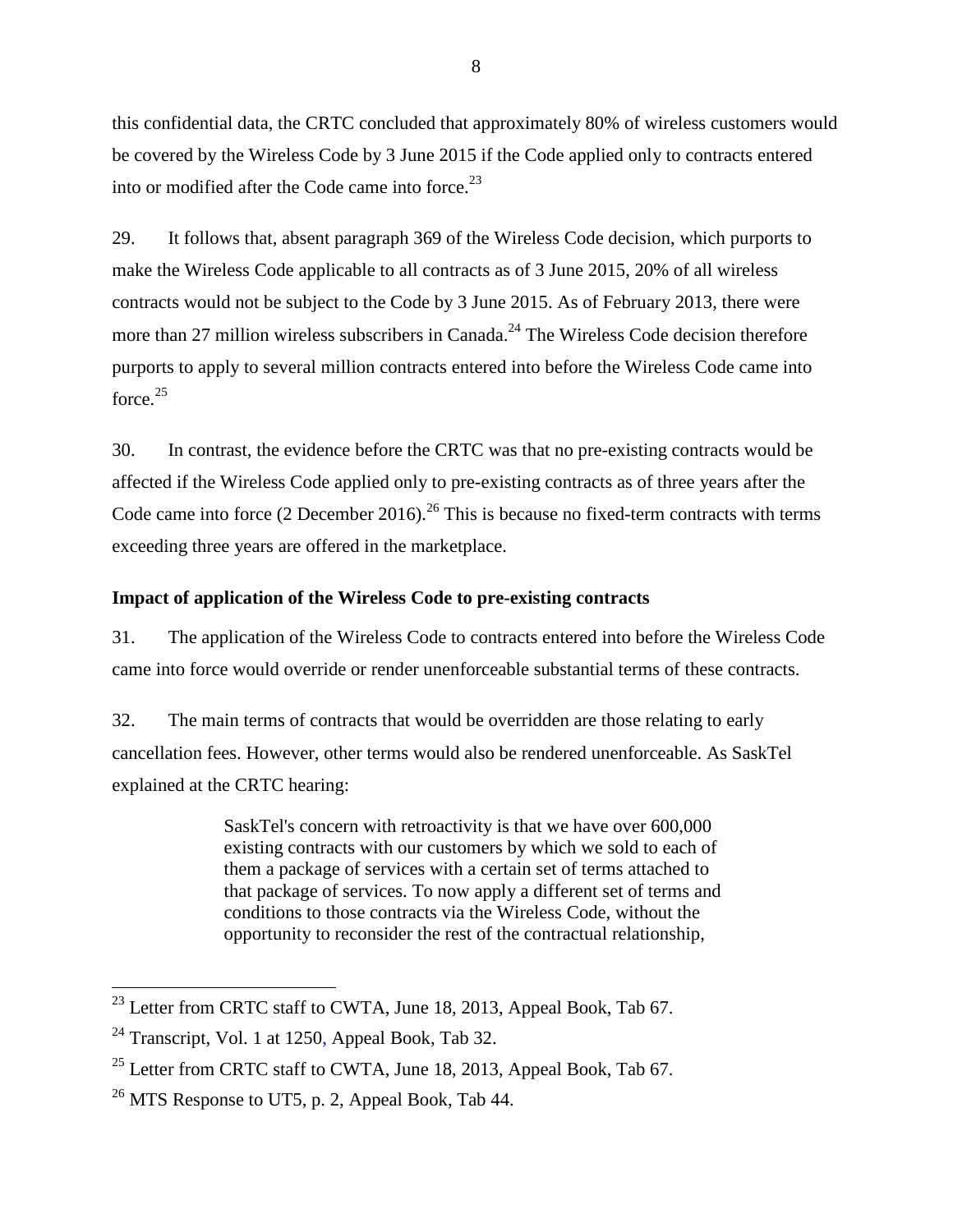may leave a gap between the totality of what we thought we had contracted for and what would then be in place. $27$ 

33. Take, for example, a three-year contract entered into on 3 May 2013, one month before the CRTC issued the Wireless Code decision. This contract, validly entered into and executed, would be in effect until 2 May 2016. It would specify such matters as the customer's rate plan, the amount of any device subsidy and the formula by which any early cancellation fees would be calculated.

34. But for the application of the Wireless Code, on 3 June 2015 there would be 11 months remaining on this three-year contract. If the customer were to decide to terminate the contract as of that date, he or she would be required to pay an early cancellation fee in accordance with the formula set out in the contract.

35. However, if the Wireless Code were to apply to this contract as of 3 June 2015, the customer would be entitled to terminate the contract without paying any early cancellation fee as of 3 June 2015, even though there would be 11 months remaining on the contract's term. This is because the Code requires that early cancellation fees be zero after two years, even if the device subsidy has not been fully repaid.

36. Effectively, after 3 June 2015, customers with pre-existing three-year contracts would be entitled to cancel their contracts after two years without repaying the unpaid amounts of the device subsidies that they are contractually obligated to repay. Wireless service providers would be prohibited by the Code from recovering those unpaid device subsidies from any of these customers.

37. Similarly, under many indeterminate-term contracts, the device subsidy is repaid according to a specified formula and may not be repaid in full within two vears.<sup>28</sup> Therefore, customers who entered into indeterminate-term contracts before 3 June 2013 (before the Code

<sup>&</sup>lt;sup>27</sup> Transcript, Vol. 3 at 8725, Appeal Book, Tab 37.

<sup>&</sup>lt;sup>28</sup> Intervention of TELUS, para. 27, Appeal Book, Tab 19; Transcript, Volume 2 at 4025-36, Appeal Book, Tab 35; Transcript, Vol. 3 at para. 5964, Appeal Book, Tab 37; Transcript, Vol. 4 at 7280, Appeal Book, Tab 39; Reply Comments of Rogers, para. 38, Appeal Book, Tab 29.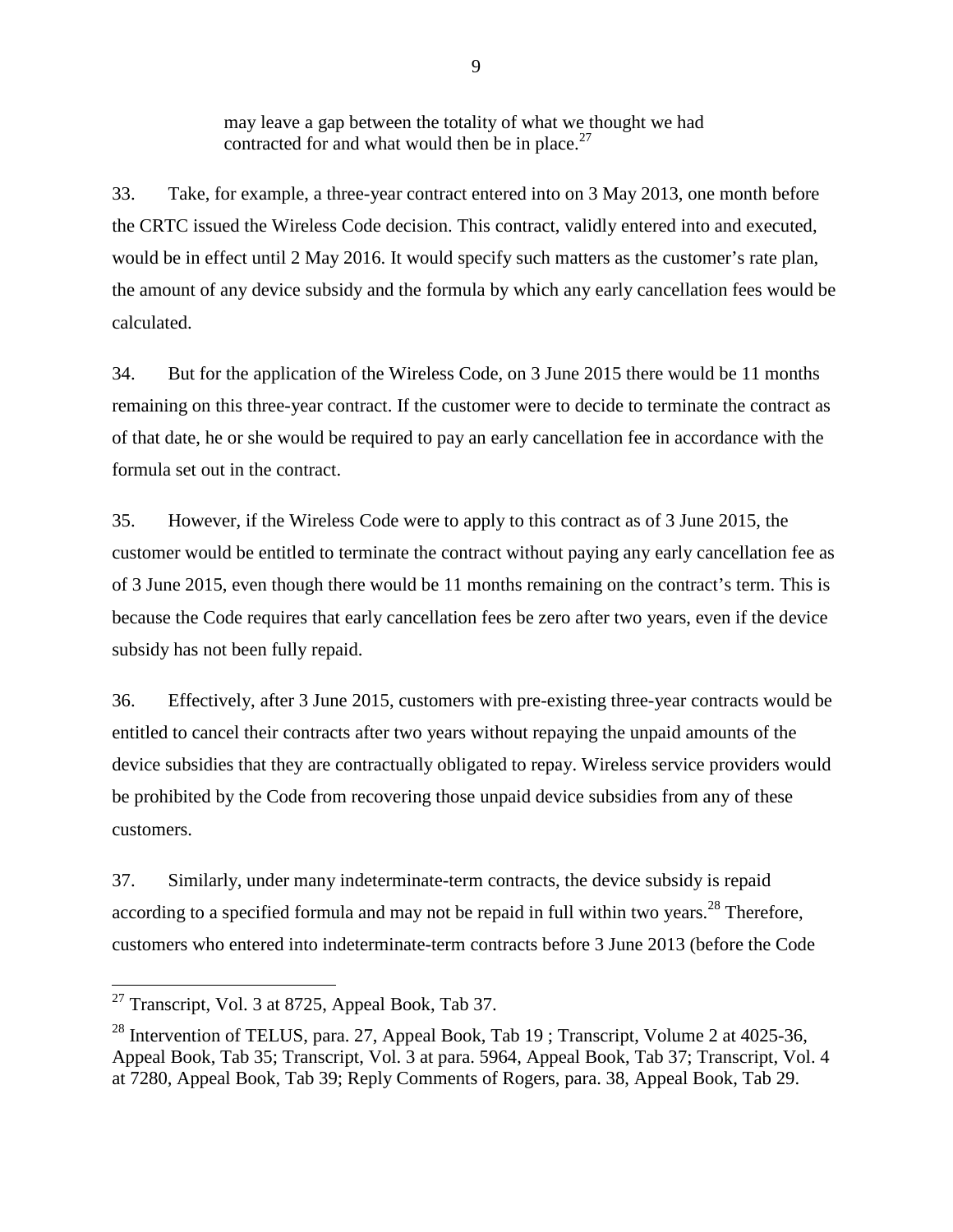was announced) may not have repaid their device subsidy in full by 3 June 2015, but would nevertheless be entitled to cancel their contracts without an early cancellation fee as of that date if the Code applies to them.

38. Therefore, applying the Wireless Code to pre-existing contracts would prohibit wireless service providers from recovering early cancellation fees to which they are entitled under their contracts, and for which they bargained in exchange for providing customers with device subsidies. These bargains were validly concluded both before the Wireless Code decision was issued and before the Code came into force.

### **Parties' position before the CRTC**

39. During the Wireless Code proceeding, the appellants expressed the position that the CRTC has no jurisdiction to make the Wireless Code applicable to contracts entered into before the Wireless Code came into force.<sup>29</sup> In support of this position, SaskTel submitted a legal opinion which concluded that the CRTC lacked jurisdiction to engage in retrospective rulemaking, and that rendering the Wireless Code applicable to pre-existing contracts would exceed the CRTC's jurisdiction under the Act. $30$ 

40. The only respondent to raise a substantive objection to the appellants' position was Public Interest Advocacy Centre, which submitted that the CRTC has jurisdiction to impose conditions that have incidental rate effects if the purpose is to achieve a social justice policy.<sup>31</sup> The respondent Union des consommateurs acknowledged that retroactive application of the early cancellation fee provisions would amount to a "puzzle."<sup>32</sup> CIPPIC stated that "elements" of the

<sup>&</sup>lt;sup>29</sup> Opening Statement of Bell, paras. 50-51, Appeal Book, Tab 38; Final Written Comments of Bell, paras. 77-80, Appeal Book, Tab 51; Intervention of Rogers at p. 24, Appeal Book, Tab 16; Final Written Comments of MTS, para. 35, Appeal Book, Tab 52; Intervention of SaskTel, para. 26, Appeal Book, Tab 18; Final Written Comments of SaskTel at paras. 18-24, Appeal Book, Tab 55; Intervention of TELUS, para. 62, Appeal Book, Tab 19; Written Reply Comments of TELUS, para. 50, Appeal Book, Tab 63; Transcript, Vol. 2 at 2744-56, 3625-28, Appeal Book, Tab 35; Transcript, Vol. 3 at 6991, Appeal Book, Tab 37.

<sup>&</sup>lt;sup>30</sup> Final Written Comments of SaskTel, Appeal Book, Tab 55.

<sup>&</sup>lt;sup>31</sup> Final Written Comments of PIAC/CAC/COSCO, para. 50, Appeal Book, Tab 54.

 $32$  Final Written Comments of Union des consommateurs, p. 26, Appeal Book, Tab 57. [translation]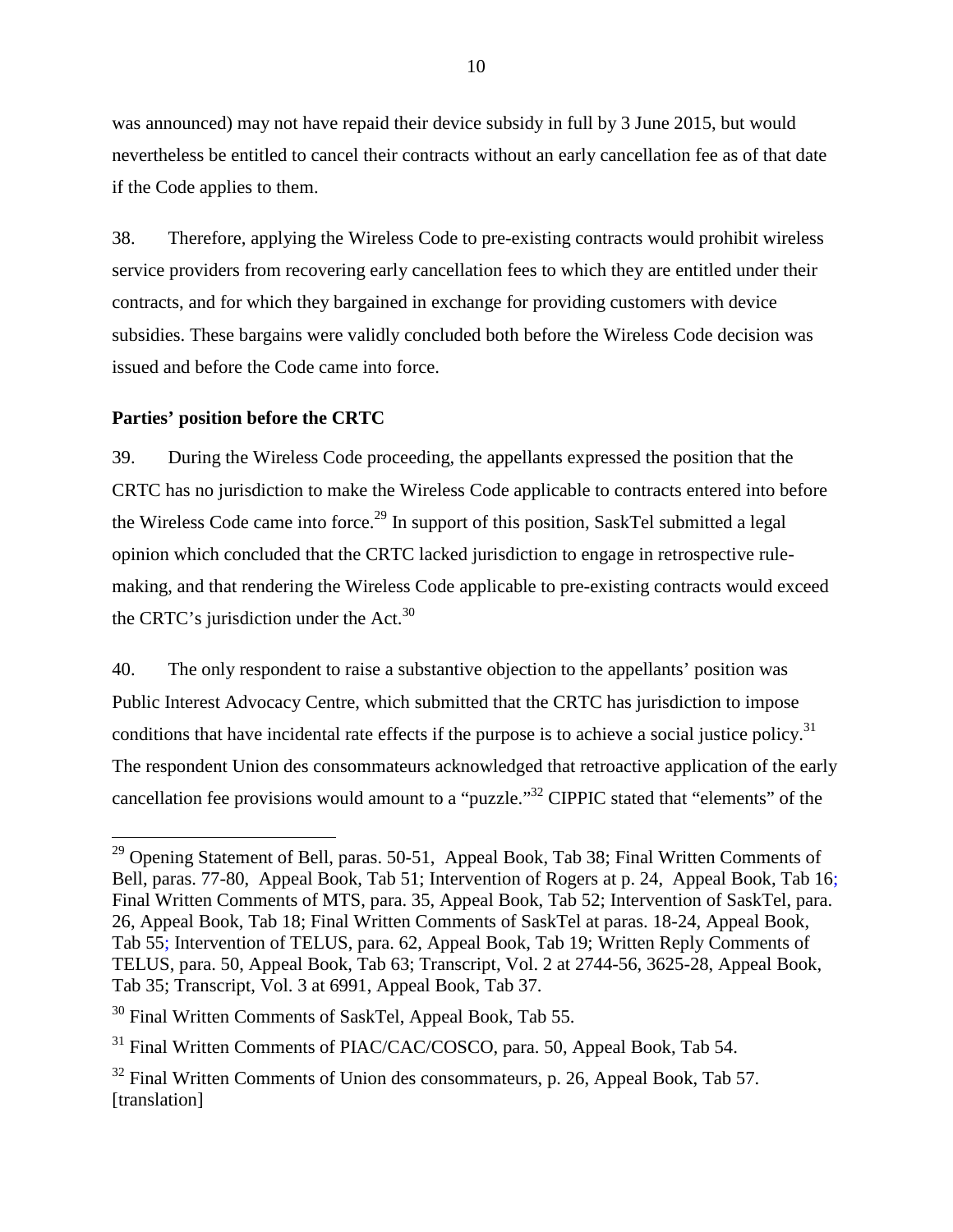Code should apply to pre-existing contracts, but did not specify whether this included the provisions of the Code governing early cancellation fees.<sup>33</sup> Neither of them submitted that the CRTC had jurisdiction to impose the Code on pre-existing contracts that provide for early cancellation fees.

41. Despite the submissions made on this issue, the Wireless Code decision contains no analysis whatsoever of the CRTC's jurisdiction to make the Wireless Code applicable to preexisting contracts.

### **PART II – POINTS IN ISSUE**

- 42. The points in issue in this appeal are:
	- (a) what is the standard of review applicable to the Wireless Code decision, insofar as it purports to make the Wireless Code applicable to contracts entered into before 2 December 2013; and
	- (b) did the CRTC exceed its jurisdiction or err in law by purporting to make the Wireless Code applicable to contracts entered into before 2 December 2013.

#### **PART III – SUBMISSIONS**

43. The CRTC exceeded its jurisdiction and erred in law by purporting to render the Wireless Code applicable to contracts between wireless service providers and their customers entered into before the Wireless Code came into force. Even if the decision is reviewable on a reasonableness standard, it falls outside the range of reasonable decisions that the CRTC could have made based on the law and the record before it.

 $33$  Final Comments of CIPPIC, Appendix B, p. 3, Appeal Book, Tab 36.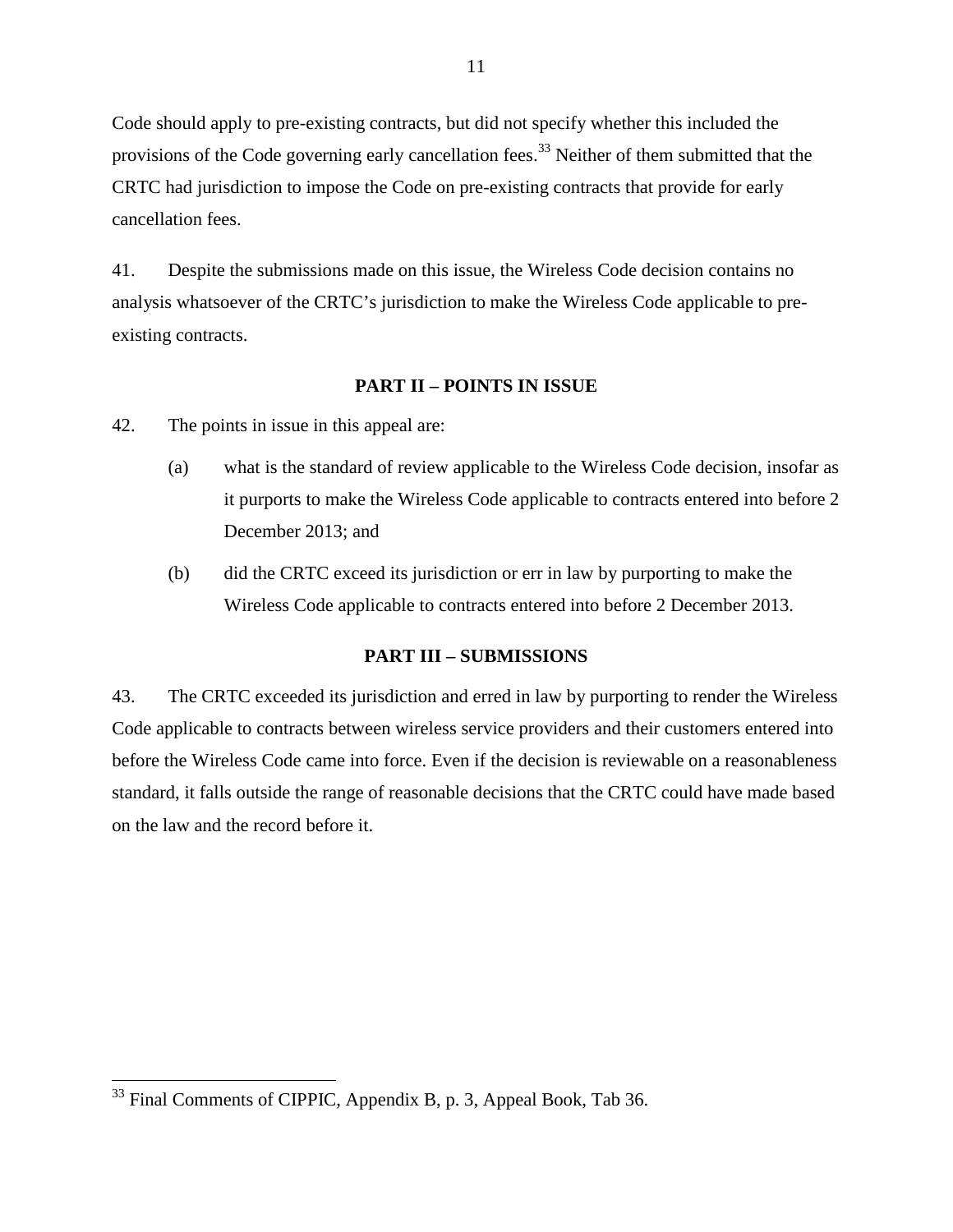## **Decision to apply the Wireless Code to pre-existing contracts is reviewable on a correctness standard**

44. This appeal relates entirely to the CRTC's jurisdiction under the Act to interfere with vested rights and engage in retrospective rule-making. Appeals from the CRTC on a question of jurisdiction outside the CRTC's specialized expertise are reviewable on a correctness standard.<sup>34</sup>

45. The CRTC has no specialized expertise in interpreting the Act to determine whether the Act grants it the power to interfere with vested rights or to engage in retrospective rule-making. This issue is a question of true jurisdiction in the narrow sense. It does not warrant any deference by this Court.<sup>35</sup>

46. Further, whether a rule-making body has jurisdiction to make rules that interfere with vested rights or that have a retrospective effect is of fundamental importance to the legal system. The exercise of that jurisdiction involves a potential "flagrant violation of natural justice" and engages "aspects of the rule of law."<sup>36</sup> The importance of the question calls for review by this Court on a correctness standard.<sup>37</sup>

47. This is particularly the case in light of the CRTC's failure to provide any analysis in the Wireless Code decision of its jurisdiction to make the Wireless Code applicable to pre-existing contracts, despite having received a legal opinion and submissions on this point.

## **Wireless Code decision interferes with vested rights and applies retrospectively**

48. In purporting to apply to all pre-existing contracts by 3 June 2015, the Wireless Code decision interferes with the appellants' vested rights and applies retrospectively.

<sup>34</sup>*Edmonton (City) v. 360Networks Canada Ltd./London Connect Inc*., 2007 FCA 106; *Barrie Public Utilities v. Canadian Cable Television Assn.*, 2003 SCC 28.

<sup>35</sup> *Dunsmuir v. New Brunswick*, 2008 SCC 9 at para. 59; *Telus v. Canada (Attorney General)*, 2014 FC 1 at para. 59.

<sup>36</sup> *Upper Canada College v. Smith* (1920), 61 S.C.R. 413 at 417; *Apotex Inc. v. Merck & Co.*, 2011 FCA 329 at para. 53, leave to appeal to SCC refused (2012), 436 N.R. 382 (note).

<sup>37</sup> *Dunsmuir v. New Brunswick*, 2008 SCC 9 at para. 60.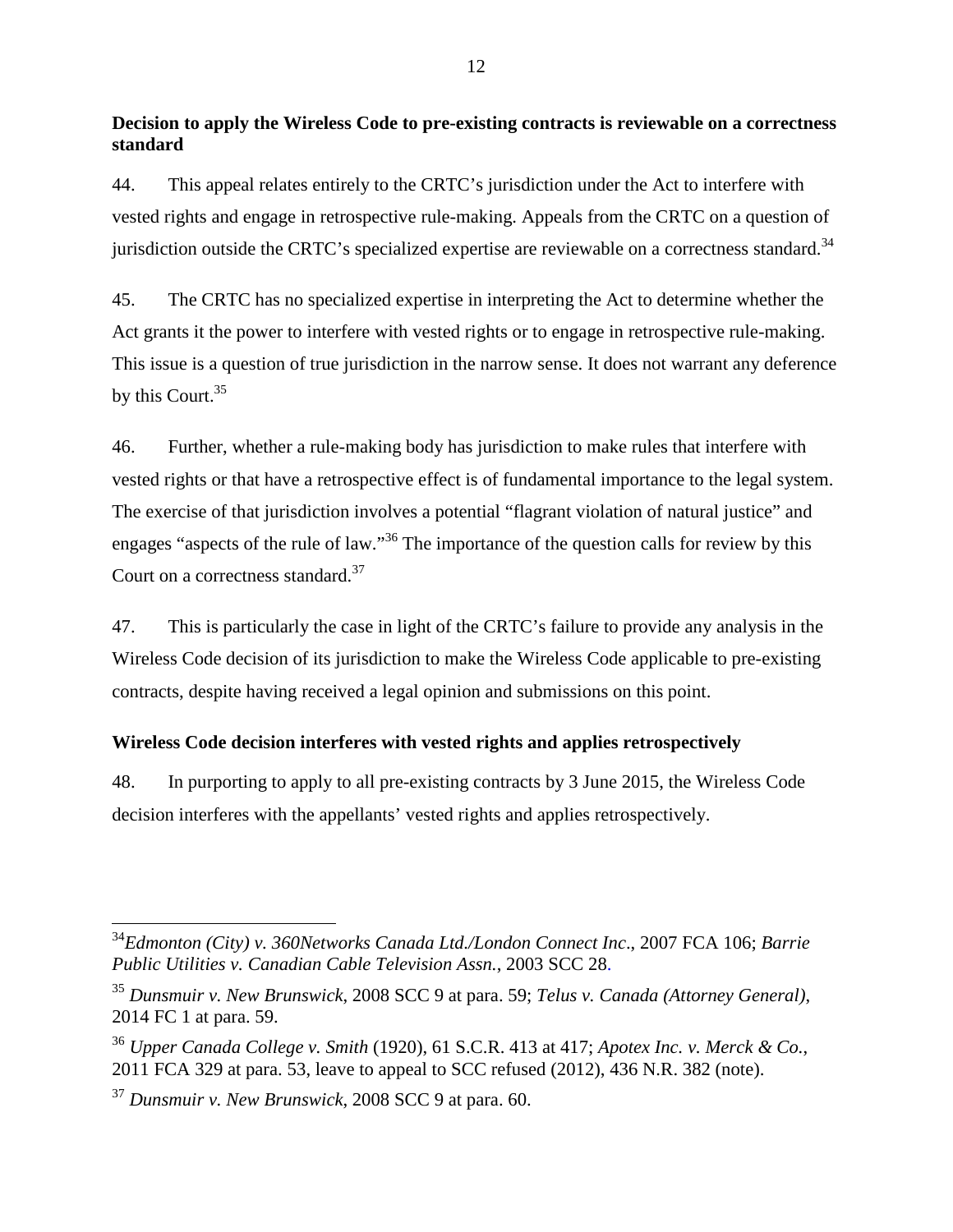49. A rule interferes with vested rights if it purports to apply to rights under contracts that were entered into before the rule came into force.<sup>38</sup> Similarly, a rule has retrospective application if it imposes new results in respect of a past event, including a contract.<sup>39</sup>

50. The appellants and other wireless service providers have entered into millions of contracts with customers throughout Canada that have terms that expire after 3 June 2015.<sup>40</sup> It follows that if the Wireless Code applies on a mandatory basis to all contracts after that date, the conditions set out in the Wireless Code will apply to all of those contracts that remain in effect as of 3 June 2015. For example, in the case of a three-year contract entered into on 3 May 2013, the conditions set out in the Wireless Code will apply to the contract as of 3 June 2015 – two years and one month into the contract's three-year term.

51. To impose the Wireless Code's requirements on contracts entered into before the Wireless Code comes into force would override and render unenforceable significant terms of contracts validly entered into by contracting parties. Among other things, wireless service providers would be prohibited from receiving the benefit of contracts they entered into (an early cancellation fee if a contract is terminated before its term ends) after they have already assumed the associated burden of those contracts (including providing the customer with a subsidized wireless device). This amounts to an interference with the vested rights that wireless service providers have under those contracts.

52. Further, the Wireless Code decision purports to give the Wireless Code retrospective application. If applied to pre-existing contracts, the Wireless Code decision would impose new conditions on contracts that were entered into before the Code came into force. This amounts to a retrospective application of new rules on pre-existing contracts.

<sup>38</sup> *Dikranian v. Quebec (Attorney General*), 2005 SCC 73 at paras. 30, 32, 37-38, 49; *Gustavson Drilling (1964) Ltd. v. M.N.R.*, [1997] 1 S.C.R. 271 at 282.

<sup>39</sup> *Épiciers Unis Métro-Richelieu Inc., division Éconogros v. Collin*, 2004 SCC 59 at para. 46.

 $40$  See paras. 28 and 29 above.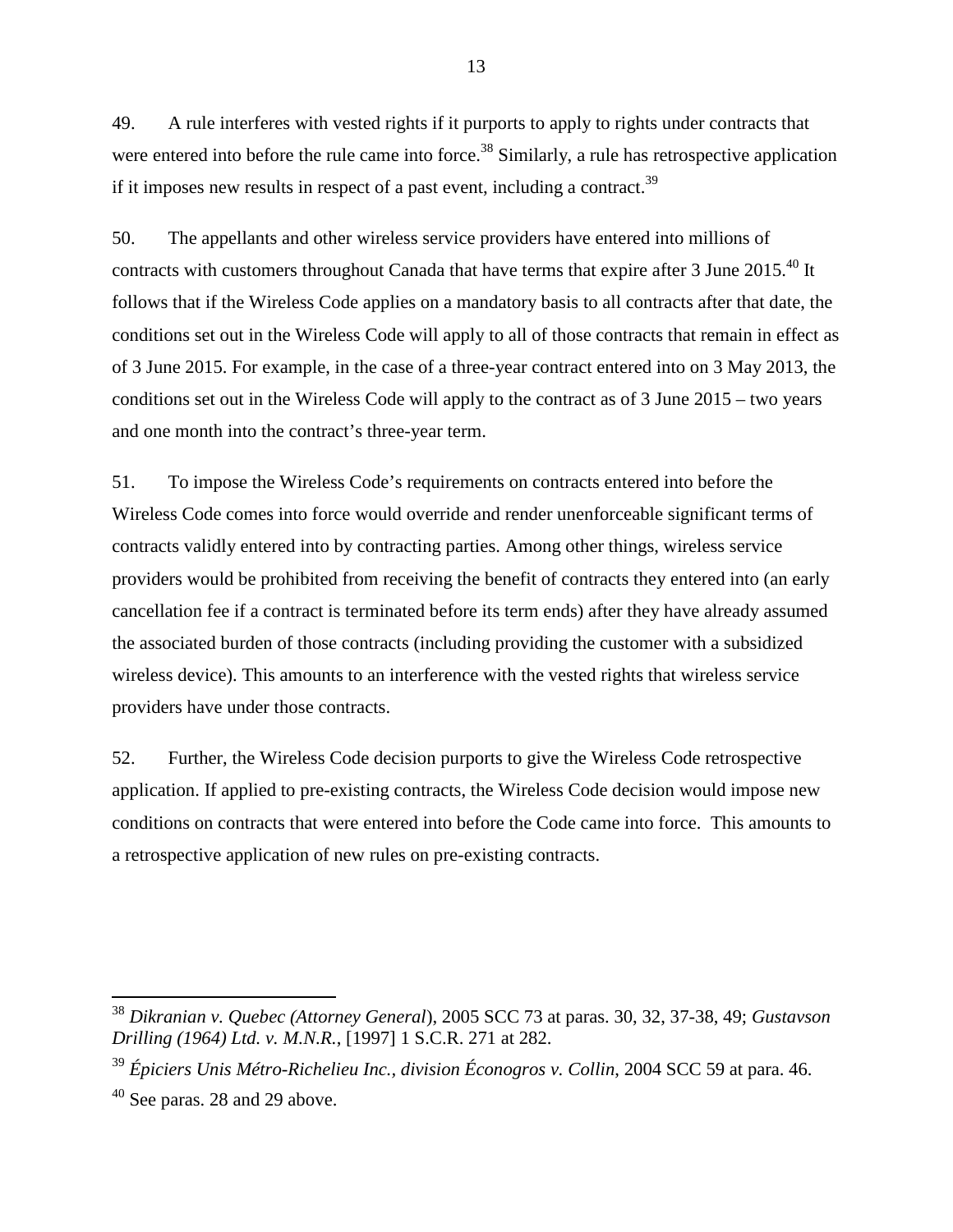## **No jurisdiction to impair pre-existing contractual rights**

## *Subordinate rule-makers have no jurisdiction to interfere with vested rights or to engage in retrospective rule-making*

53. Both this Court and the Supreme Court of Canada have repeatedly held that a subordinate rule-maker like the CRTC has no power to make rules that interfere with vested rights, including contractual rights, or to make rules that apply retrospectively, unless its enabling statute confers that power either expressly or by necessary implication.<sup>41</sup>

54. A statute can only be interpreted to give a decision-maker this power by necessary implication if the power is "practically necessary for the accomplishment of the object intended to be secured by the statutory regime created by the legislature."<sup>42</sup>

55. Where an enabling statute is silent, as is the case here, the rule-maker is presumed not to have the power to interfere with vested rights or to engage in retrospective rule-making.<sup>43</sup>

56. The reasons for this important rule are obvious. To interfere with rights that were lawfully acquired is unfair and contrary to the rule of law. As the Supreme Court has noted in relation to the presumption against interference with vested rights:

> [S]peaking generally it would not only be widely inconvenient but a flagrant violation of natural justice to deprive people of rights acquired by transactions perfectly valid and regular according to the law of the time. $44$

57. This Court has explained the rationale for the rules in similar terms (emphasis added):

<sup>41</sup> *Bell Canada v. C.T.E.A.*, [2003] 1 S.C.R. 884 at para. 47; *British Columbia (Attorney General) v. Parklane Private Hospital Ltd.*, [1975] 2 S.C.R. 47 at para. 16; *Northwestern Utilities Ltd. v. Edmonton (City)*, [1979] 1 S.C.R. 684 at 690-692; *Ass'n Internationale des commis du détail v. Commission des Relations de Travail du Québec et al*., [1971] S.C.R. 1043 at 1048; *Apotex Inc. v. Merck & Co.*, 2011 FCA 329 at para. 30, leave to appeal to SCC refused (2012), 436 N.R. 382 (note); *Casamiro Resource Corp. v. British Columbia (Attorney General)*, [1991] B.C.J. No. 1097 at 10 (B.C.C.A.); Ruth Sullivan, *Sullivan on the Construction of Statutes*, 5th ed. (Markham, Ont.: LexisNexis, 2008), at p. 727.

<sup>42</sup> *ATCO Gas & Pipelines Ltd. v. Alberta (Energy & Utilities Board)*, 2006 SCC 4 at para. 51.

<sup>&</sup>lt;sup>43</sup> *Apotex Inc. v. Merck & Co.*, 2011 FCA 329 at para. 31, leave to appeal to SCC refused (2012), 436 N.R. 382 (note).

<sup>44</sup> *Upper Canada College v. Smith* (1920), 61 S.C.R. 413 at 417.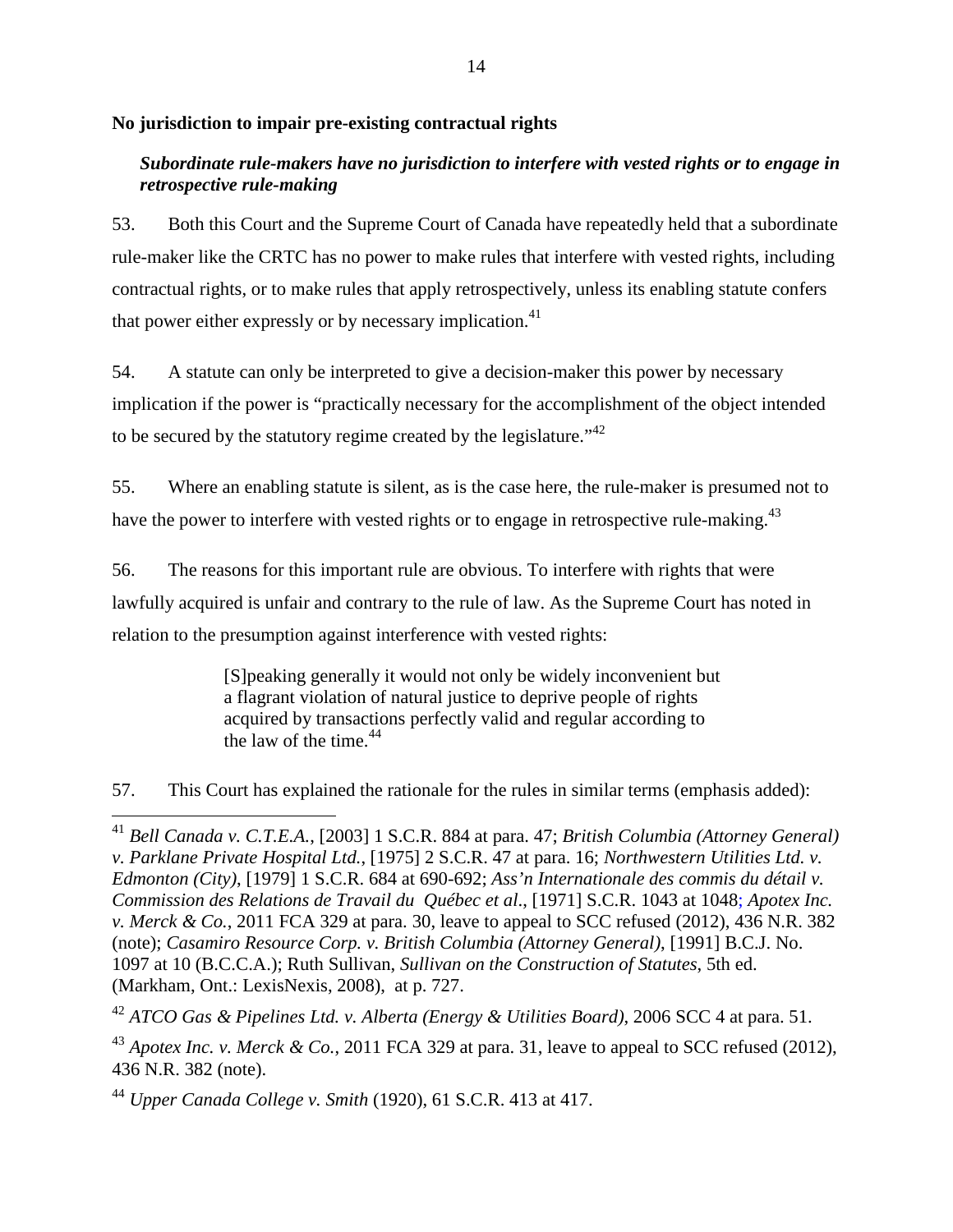The concern of courts about unauthorized regulations that cause retrospective or retroactive effects or interfere with vested rights is founded upon aspects of the rule of law. Citizens choose how to act in the belief that the state will impose the legal consequences determined by the legal text discoverable at that time and not on other texts which were not in existence at the time of the relevant action. […] *It is unfair to change the rules later and catch those who planned their affairs under the former law*. 45

### *CRTC has no jurisdiction to interfere with vested rights or to engage in retrospective rulemaking*

58. Section 24 of the Act, on which the CRTC relied in establishing the Wireless Code, allows the CRTC to impose conditions that wireless service providers must meet when offering and providing a telecommunications service.<sup>46</sup> It provides:

> 24. The offering and provision of any telecommunications service by a Canadian carrier are subject to any conditions imposed by the Commission or included in a tariff approved by the Commission.

59. Section 24 does not, either expressly or by necessary implication, permit the CRTC to impose conditions on wireless carriers that interfere with vested contractual rights or that have retrospective application. To interpret section 24 as allowing the CRTC to impose conditions retrospectively is not "practically necessary" to achieve Parliament's objective in enacting section 24.

60. No other provision in the Act authorizes the CRTC to interfere with vested rights or to engage in retrospective rule-making with respect to the conditions applicable to contracts entered into between wireless carriers and their customers. On the contrary, section 61 of the Act, which addresses the coming into force of the CRTC's decisions, is silent as to whether the CRTC's decisions may have retrospective effect.<sup>47</sup>

<sup>45</sup> *Apotex Inc. v. Merck & Co.*, 2011 FCA 329 at para. 53, leave to appeal to SCC refused (2012), 436 N.R. 382 (note).

<sup>46</sup> *Telecommunications Act*, s. 24.

<sup>47</sup> *Telecommunications Act*, s. 61.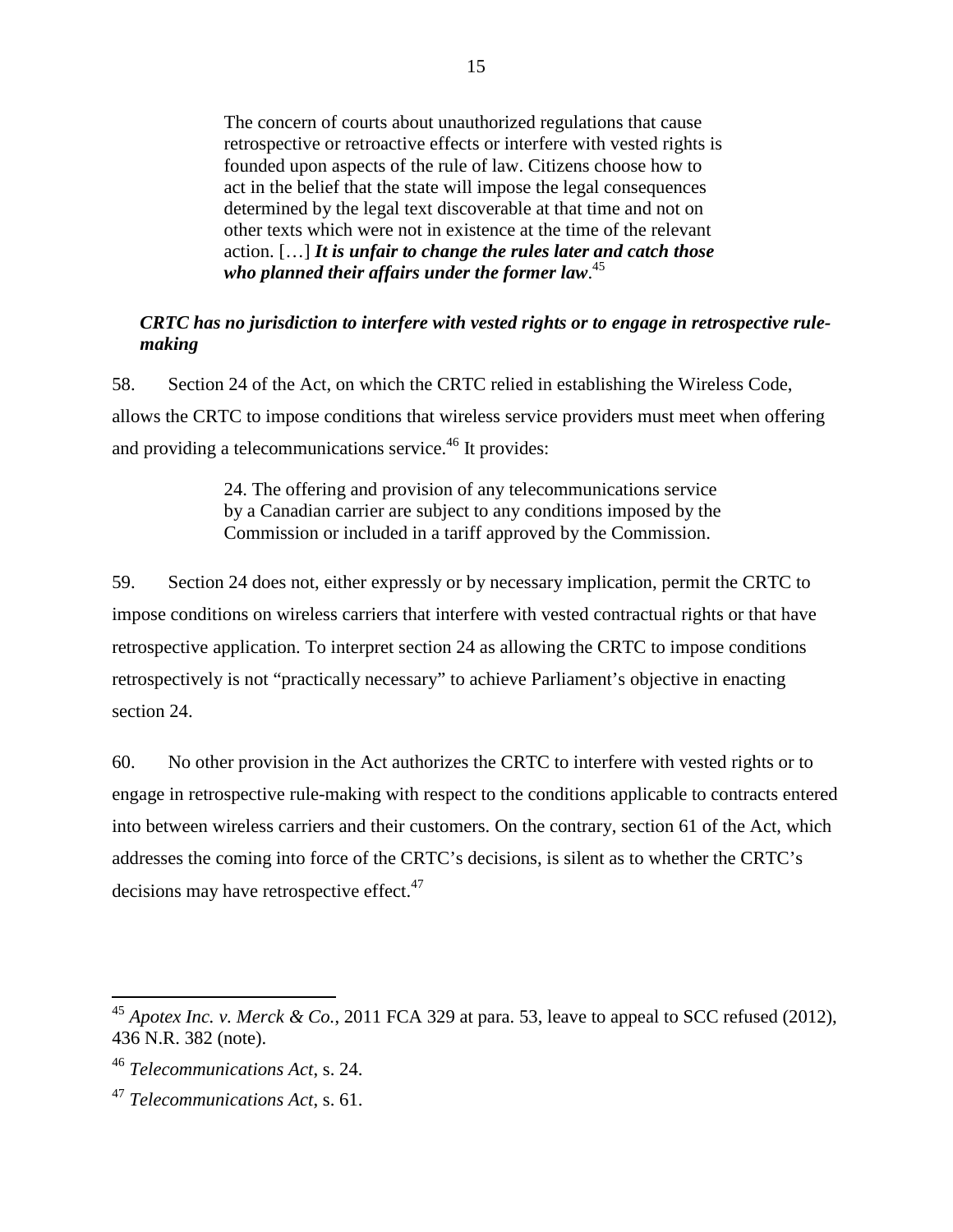61. The Supreme Court of Canada has consistently held that the CRTC has no power to set rates retrospectively in the absence of a provision in the Act expressly allowing it to do so.<sup>48</sup>

62. Further, the Supreme Court of Canada has already held that the CRTC has no power to issue guidelines or to set rates with retrospective application. With respect to guidelines, the Court stated that the CRTC's "guidelines, like all subordinate legislation, are subject to the presumption against retroactivity. Since the Act does not contain explicit language indicating an intent to dispense with this presumption, no guideline can apply retroactively."<sup>49</sup> This is because "[l]ike all powers to make subordinate legislation, the Commission's guideline power … is strictly constrained."<sup>50</sup>

63. There is no reason to treat the CRTC's condition-making power any differently. The CRTC has no jurisdiction to impose conditions on contracts entered into between wireless carriers and their customers before the Wireless Code came into force.

64. There is no basis for the position that Public Interest Advocacy Centre took before the CRTC that the CRTC has jurisdiction to engage in retrospective rule-making if its purpose is to achieve a social justice policy objective under section 7 of the Act.<sup>51</sup> Nothing in section 7 or elsewhere in the Act grants the CRTC that power. Section 7 sets out the objectives of Canadian telecommunications policy. It does not give the CRTC any powers at all, let alone the power to make retrospective rules.<sup>52</sup> The Centre's position is also contrary to the authorities, which establish that the CRTC does not have jurisdiction to interfere with vested rights and engage in retrospective rule-making. Further, since virtually all legislation can be said to have a social justice policy objective, it would also turn on its head the presumption that where legislation is

<sup>48</sup> *Bell Canada v. Canada (C.R.T.C.)*, [1989] 1 S.C.R. 1722 at paras. 44-46; *Bell Canada v. Bell Aliant Regional Communications*, 2009 SCC 40 at paras. 59-63.

<sup>49</sup> *Bell Canada v. C.T.E.A.*, [2003] 1 S.C.R. 884 at para. 47.

<sup>50</sup> *Bell Canada v. C.T.E.A.*, [2003] 1 S.C.R. 884 at para. 50.

<sup>&</sup>lt;sup>51</sup> Final Written Comments of PIAC/CAC/COSCO, para. 50, Appeal Book, Tab 54.

<sup>52</sup> *Barrie Public Utilities v. Canadian Cable Television Assn.*, [2003] 1 S.C.R. 476 at para. 42.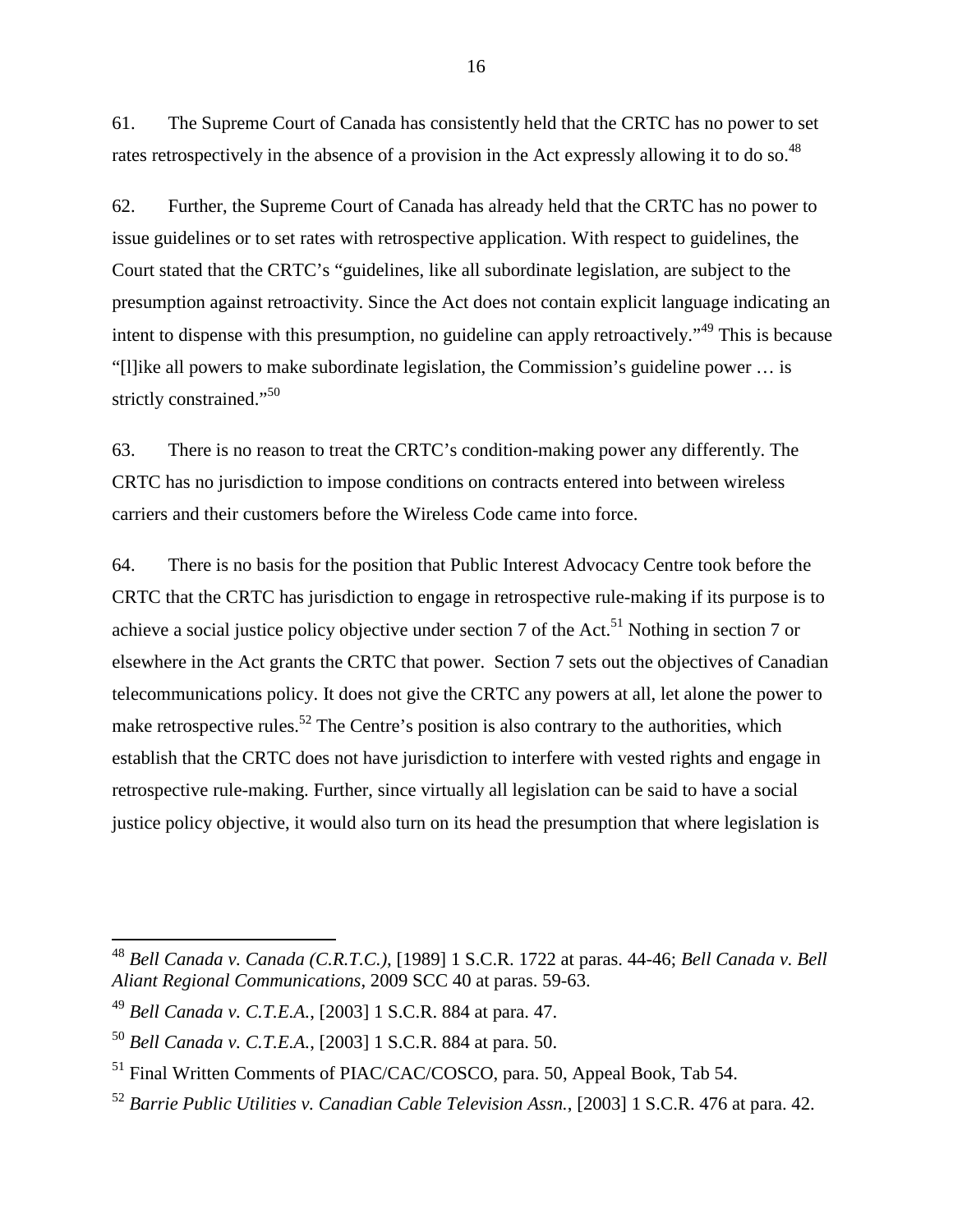silent a rule-maker has no power to interfere with vested rights or engage in retrospective rulemaking.<sup>53</sup>

As set out above, the Wireless Code decision interferes with the Applicants' vested rights 65. and purports to render the Wireless Code applicable retrospectively to millions of wireless service contracts by rendering unenforceable significant terms of those contracts.

The CRTC exceeded its jurisdiction and erred in law by purporting to give the Wireless 66. Code this effect. Even if the decision is reviewable on a reasonableness standard, it falls outside the range of reasonable decisions that the CRTC could have made on the law and the record before it. This appeal should therefore be allowed.

## **PART IV - ORDER SOUGHT**

67. The appellants respectfully request an order:

- striking out the second sentence of paragraph 369 of the Wireless Code decision;  $(a)$ and
- granting the appellants their costs of this appeal.  $(b)$

January 24, 2013

## ALL OF WHICH IS RESPECTFULLY SUBMITTED

 $(t\sqrt{t\sqrt{t-1}})$ 

John B. Laskin / Myriam Seers

Counsel for the Appellants

<sup>&</sup>lt;sup>53</sup> Re Royal Canadian Mounted Police Act (Canada), [1991] 1 F.C. 529 at paras. 34-35 (F.C.A.).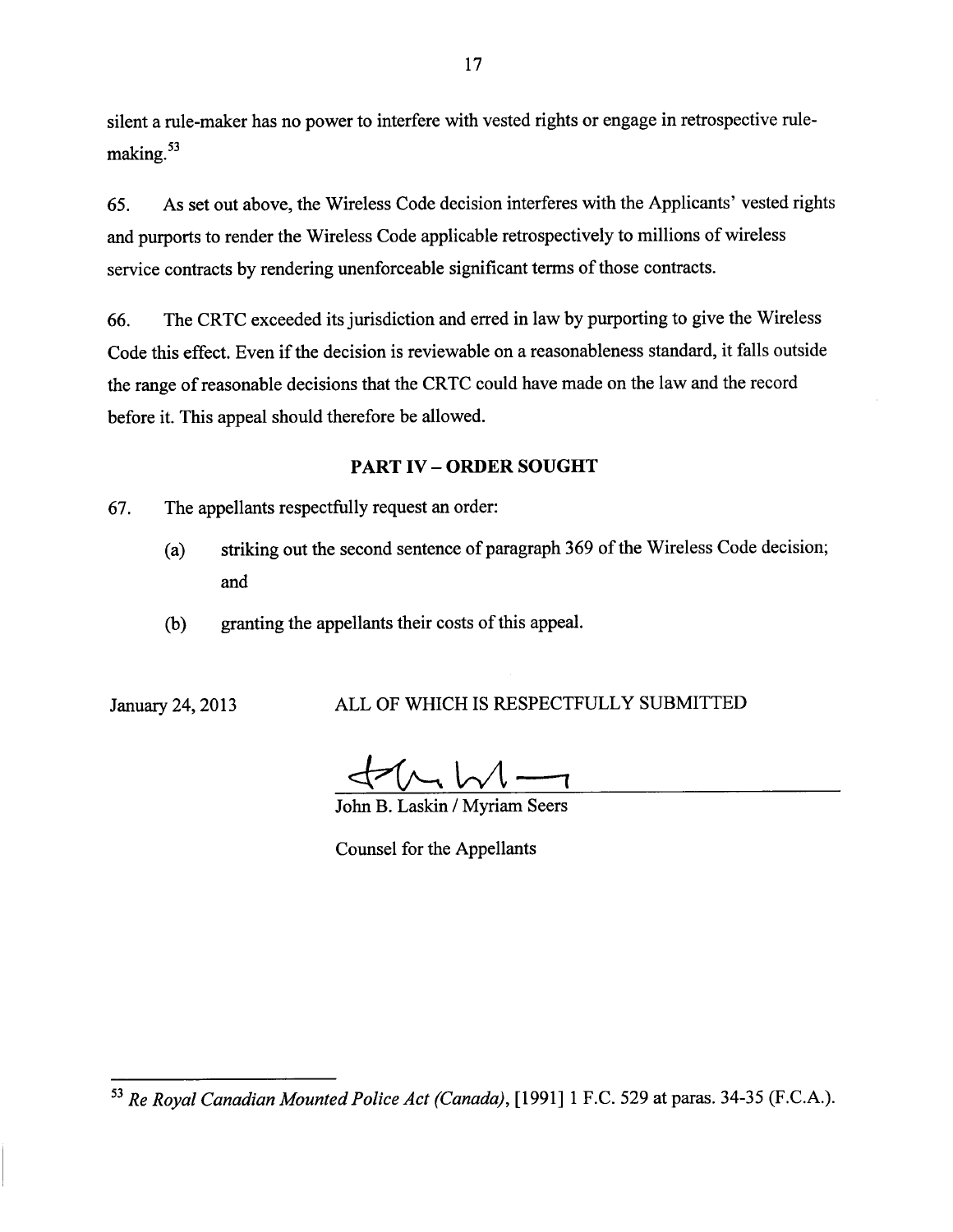## **PART V – AUTHORITIES**

## **CRTC DECISIONS**

- 1. Telecom Decision CRTC 96-14, *Regulation of Mobile Telecommunications Services*
- 2. Telecom Decision CRTC 96-15, *Regulation of Wireless Services*
- 3. Telecom Decision CRTC 98-19, *Forbearance from Regulation of Mobile Wireless Services Provided by Municipally Owned Telephone Companies*

## **CASES**

- 4. *Apotex Inc. v. Merck & Co*., 2011 FCA 329, leave to appeal to SCC refused (2012), 436 N.R. 382
- 5. *Apotex Inc. v. Wellcome Foundation Ltd.* (1998), 81 C.P.R. (3d) 443 (Fed. C.A.)
- 6. *Ass'n Internationale des commis du détail v. Commission des Relations de Travail du Québec et al*., [1971] S.C.R. 1043
- 7. *ATCO Gas & Pipelines Ltd. v. Alberta (Energy & Utilities Board)*, 2006 SCC 4
- 8. *Barrie Public Utilities v. Canadian Cable Television Assn.*, 2003 SCC 28
- 9. *Bell Canada v. Bell Aliant Regional Communications*, 2009 SCC 40
- 10. *Bell Canada v. C.T.E.A.*, [2003] 1 S.C.R. 884
- 11. *Bell Canada v. Canada (C.R.T.C.)*, [1989] 1 S.C.R. 1722
- 12. *British Columbia (Attorney General) v. Parklane Private Hospital Ltd*., [1975] 2 S.C.R. 47
- 13. *Casamiro Resource Corp. v. British Columbia (Attorney General)*, [1991] B.C.J. No. 1097 (B.C.C.A.)
- 14. *Del Zotto v. Canada (Minister of National Revenue M.N.R.)* (2000), 257 N.R. 56 (Fed. C.A.)
- 15. *Dikranian v. Quebec (Attorney General)*, 2005 SCC 73
- 16. *Dunsmuir v. New Brunswick*, 2008 SCC 9
- 17. *Edmonton (City) v. 360Networks Canada Ltd./London Connect Inc*., 2007 FCA 106
- 18. *Épiciers Unis Métro-Richelieu Inc., division Éconogros v. Collin*, 2004 SCC 59
- 19. *Gustavson Drilling (1964) Ltd. v. M.N.R.*, [1997] 1 S.C.R. 271
- 20. *Martin v. Canada (Minister of Human Resources Development)* (1999), 252 N.R. 141
- 21. *Northwestern Utilities Ltd. v. Edmonton (City)*, [1979] 1 S.C.R. 684
- 22. *R. v. S.(S.)*, [1990] 2 S.C.R. 254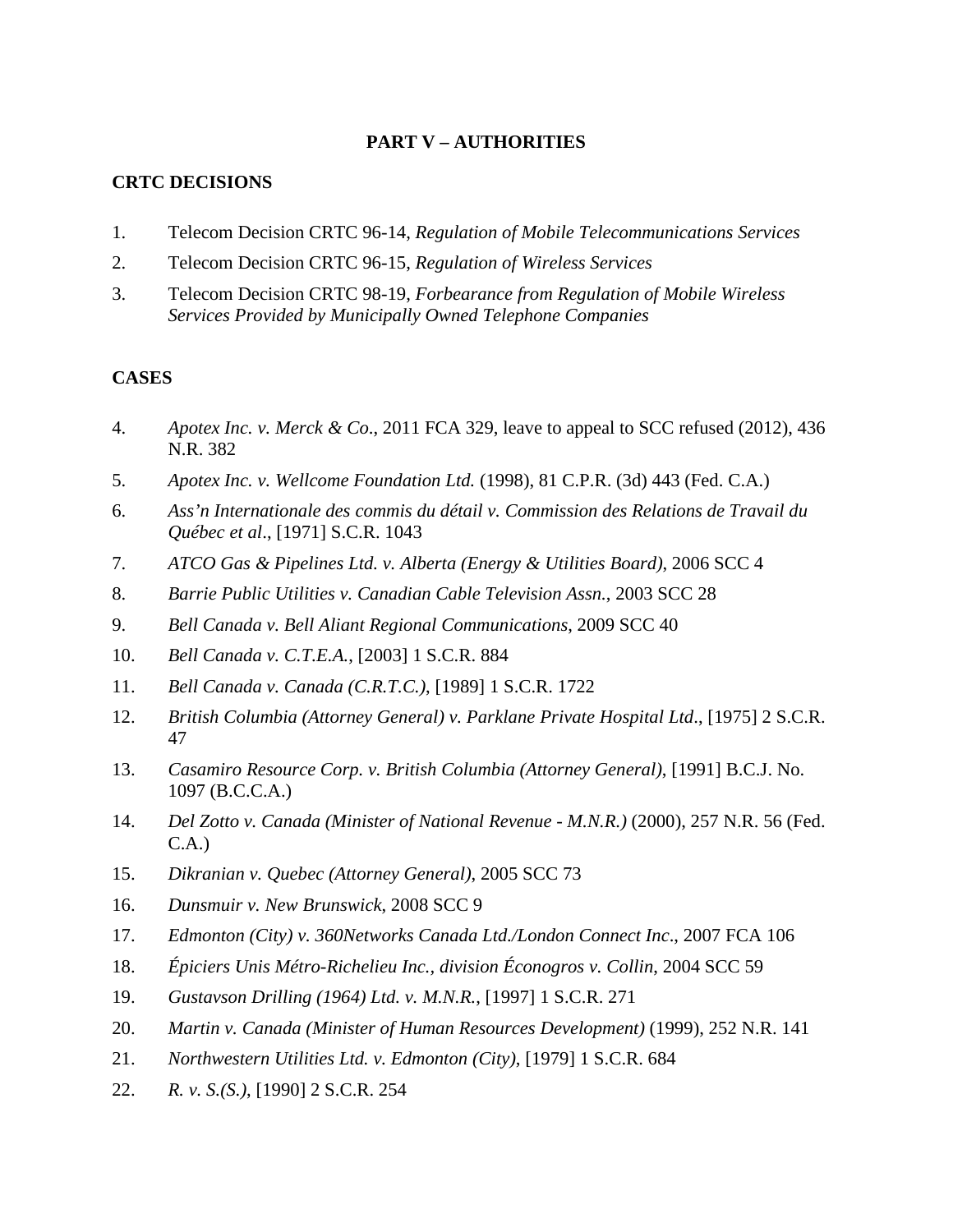- 23. *R. v. Walker*, [1970] S.C.R. 649
- 24. *Re Royal Canadian Mounted Police Act (Canada)*, [1991] 1 F.C. 529
- 25. *Telewizja Polsat S.A. v. Radiopol Inc.*, 2005 FC 1179
- 26. *Telus v. Canada (Attorney General)*, 2014 FC 1
- 27. *Upper Canada College v. Smith* (1920), 61 S.C.R. 413

## **SECONDARY SOURCES**

28. Ruth Sullivan, *Sullivan on the Construction of Statutes*, 5th ed. (Markham, Ont.: LexisNexis, 2008)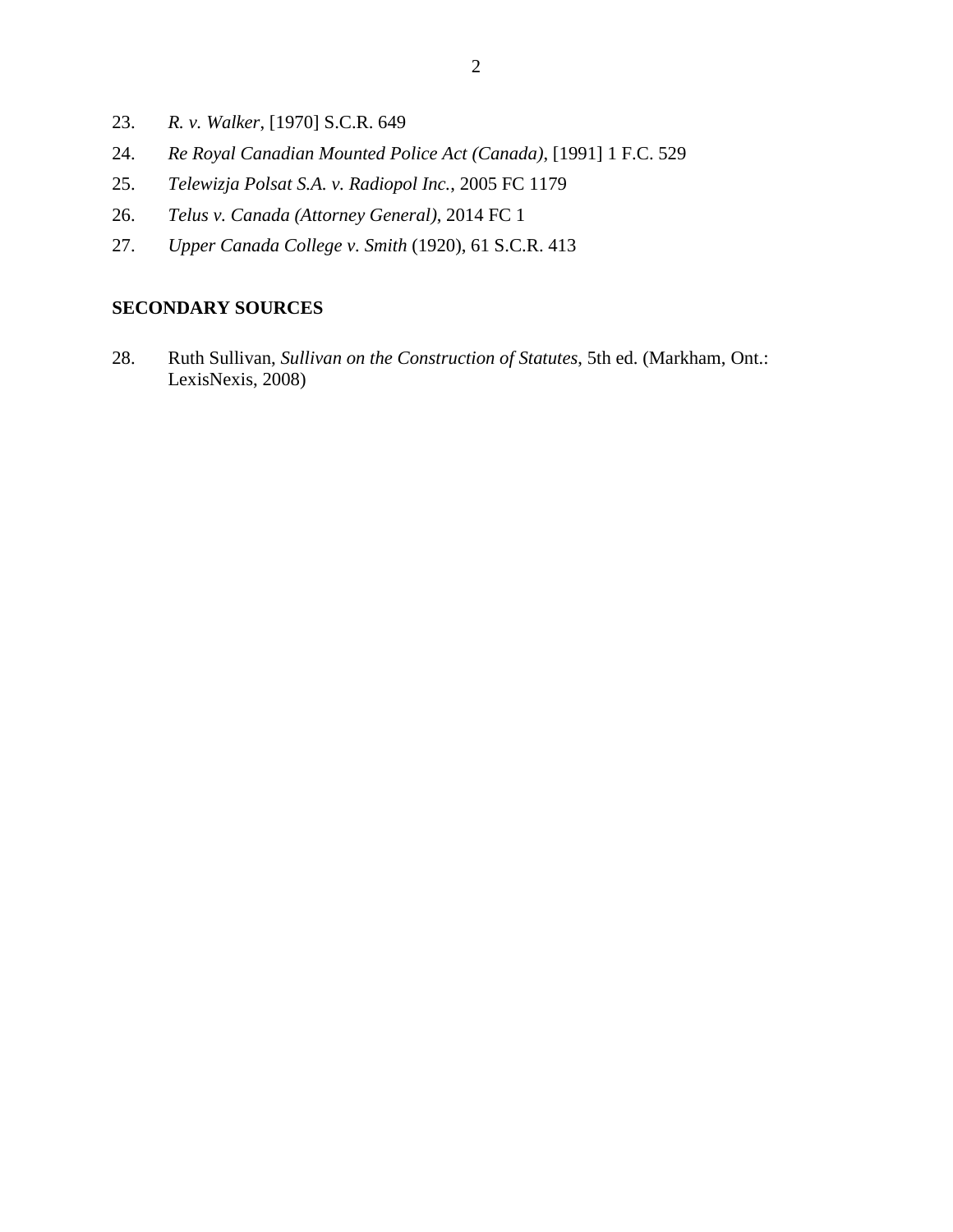# **APPENDIX A**

# **STATUTES AND REGULATIONS**

| Telecommunications Act, S.C. 1993, c. 38                                                                                                                                                 | Loi sur les télécommunications, L.C. 1993,<br>ch. 38                                                                                                                                                                        |
|------------------------------------------------------------------------------------------------------------------------------------------------------------------------------------------|-----------------------------------------------------------------------------------------------------------------------------------------------------------------------------------------------------------------------------|
| Objectives                                                                                                                                                                               | Politique                                                                                                                                                                                                                   |
| <b>7.</b> It is hereby affirmed that<br>telecommunications performs an essential role<br>in the maintenance of Canada's identity and<br>sovereignty and that the Canadian                | 7. La présente loi affirme le caractère essentiel<br>des télécommunications pour l'identité et la<br>souveraineté canadiennes; la politique<br>canadienne de télécommunication vise à :                                     |
| telecommunications policy has as its objectives<br>(a) to facilitate the orderly development<br>throughout Canada of a telecommunications<br>system that serves to safeguard, enrich and | a) favoriser le développement ordonné des<br>télécommunications partout au Canada en un<br>système qui contribue à sauvegarder, enrichir<br>et renforcer la structure sociale et économique<br>du Canada et de ses régions; |
| strengthen the social and economic fabric of<br>Canada and its regions;<br>(b) to render reliable and affordable                                                                         | b) permettre l'accès aux Canadiens dans<br>toutes les régions — rurales ou urbaines — du<br>Canada à des services de télécommunication                                                                                      |
| telecommunications services of high quality<br>accessible to Canadians in both urban and rural<br>areas in all regions of Canada;                                                        | sûrs, abordables et de qualité;<br>c) accroître l'efficacité et la compétitivité,<br>sur les plans national et international, des<br>télécommunications canadiennes;                                                        |
| (c) to enhance the efficiency and<br>competitiveness, at the national and<br>international levels, of Canadian<br>telecommunications;                                                    | d) promouvoir l'accession à la propriété des<br>entreprises canadiennes, et à leur contrôle, par<br>des Canadiens;                                                                                                          |
| (d) to promote the ownership and control of<br>Canadian carriers by Canadians;                                                                                                           | e) promouvoir l'utilisation d'installations de<br>transmission canadiennes pour les<br>télécommunications à l'intérieur du Canada et<br>à destination ou en provenance de l'étranger;                                       |
| (e) to promote the use of Canadian<br>transmission facilities for telecommunications<br>within Canada and between Canada and points<br>outside Canada;                                   | f) favoriser le libre jeu du marché en ce qui<br>concerne la fourniture de services de<br>télécommunication et assurer l'efficacité de la<br>réglementation, dans le cas où celle-ci est<br>nécessaire;                     |
| (f) to foster increased reliance on market<br>forces for the provision of telecommunications<br>services and to ensure that regulation, where<br>required, is efficient and effective;   | g) stimuler la recherche et le développement<br>au Canada dans le domaine des<br>télécommunications ainsi que l'innovation en<br>ce qui touche la fourniture de services dans ce                                            |
| (g) to stimulate research and development in<br>Canada in the field of telecommunications and<br>to encourage innovation in the provision of                                             | domaine;<br>h) satisfaire les exigences économiques et<br>sociales des usagers des services de                                                                                                                              |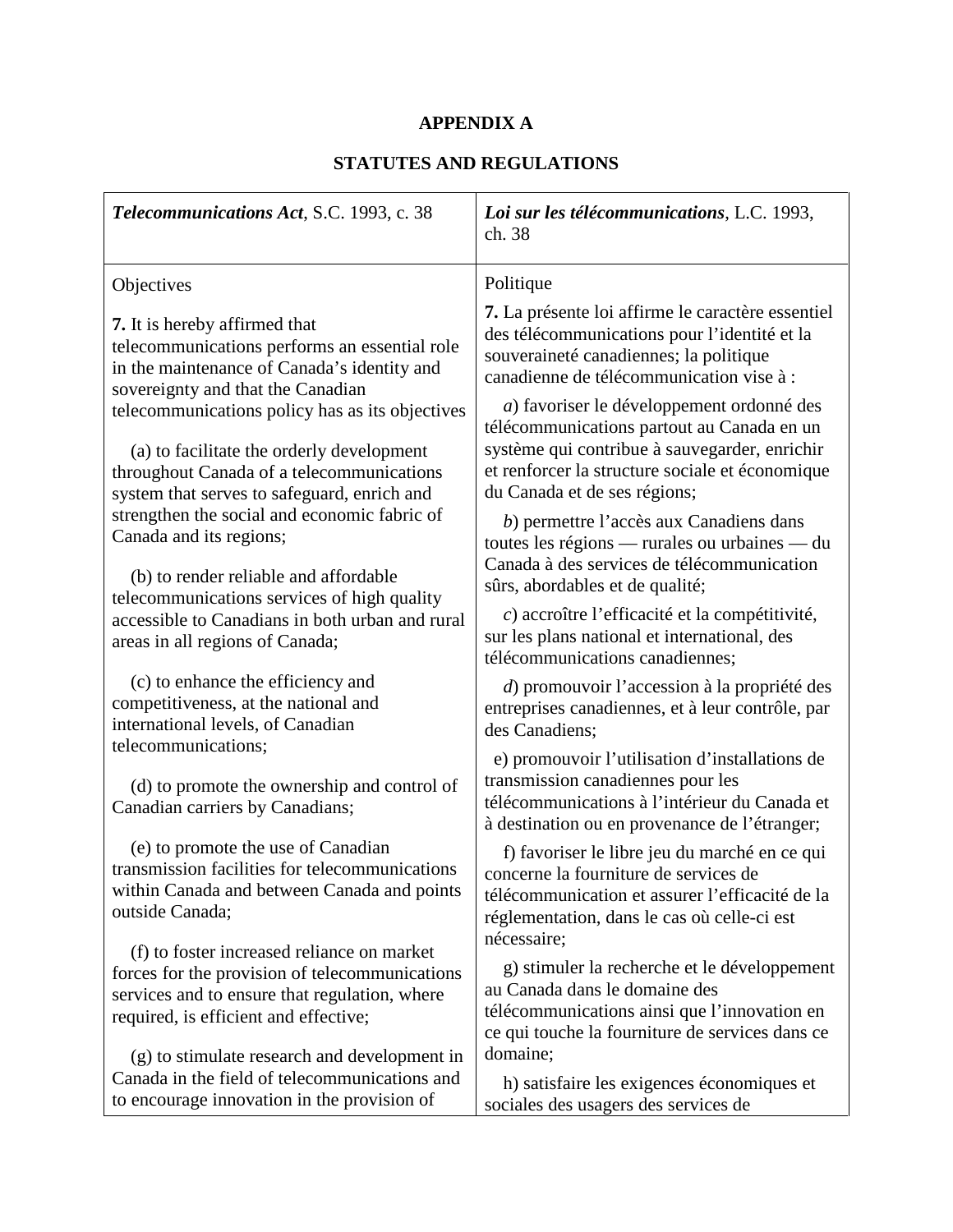| telecommunications services;                                                                                                                                                                                                                                                                                                                                                                                                                                                                                           | télécommunication;                                                                                                                                                                                                                                                                                                                                                                                                                                                                                                                       |
|------------------------------------------------------------------------------------------------------------------------------------------------------------------------------------------------------------------------------------------------------------------------------------------------------------------------------------------------------------------------------------------------------------------------------------------------------------------------------------------------------------------------|------------------------------------------------------------------------------------------------------------------------------------------------------------------------------------------------------------------------------------------------------------------------------------------------------------------------------------------------------------------------------------------------------------------------------------------------------------------------------------------------------------------------------------------|
| (h) to respond to the economic and social<br>requirements of users of telecommunications<br>services; and<br>(i) to contribute to the protection of the<br>privacy of persons.                                                                                                                                                                                                                                                                                                                                         | i) contribuer à la protection de la vie privée<br>des personnes                                                                                                                                                                                                                                                                                                                                                                                                                                                                          |
| 24. The offering and provision of any<br>telecommunications service by a Canadian<br>carrier are subject to any conditions imposed<br>by the Commission or included in a tariff<br>approved by the Commission.                                                                                                                                                                                                                                                                                                         | 24. L'offre et la fourniture des services de<br>télécommunication par l'entreprise canadienne<br>sont assujetties aux conditions fixées par le<br>Conseil ou contenues dans une tarification<br>approuvée par celui-ci.                                                                                                                                                                                                                                                                                                                  |
| Forbearance by Commission                                                                                                                                                                                                                                                                                                                                                                                                                                                                                              | Exemption                                                                                                                                                                                                                                                                                                                                                                                                                                                                                                                                |
| <b>34.</b> (1) The Commission may make a<br>determination to refrain, in whole or in part<br>and conditionally or unconditionally, from the<br>exercise of any power or the performance of<br>any duty under sections 24, 25, 27, 29 and 31<br>in relation to a telecommunications service or<br>class of services provided by a Canadian<br>carrier, where the Commission finds as a<br>question of fact that to refrain would be<br>consistent with the Canadian<br>telecommunications policy objectives.            | <b>34.</b> (1) Le Conseil peut s'abstenir d'exercer —<br>en tout ou en partie et aux conditions qu'il fixe<br>— les pouvoirs et fonctions que lui confèrent<br>normalement les articles 24, 25, 27, 29 et 31 à<br>l'égard des services — ou catégories de<br>services — de télécommunication fournis par<br>les entreprises canadiennes dans les cas où il<br>conclut, comme question de fait, que son<br>abstention serait compatible avec la mise en<br>oeuvre de la politique canadienne de<br>télécommunication.                     |
| Idem                                                                                                                                                                                                                                                                                                                                                                                                                                                                                                                   | Exemption                                                                                                                                                                                                                                                                                                                                                                                                                                                                                                                                |
| (2) Where the Commission finds as a<br>question of fact that a telecommunications<br>service or class of services provided by a<br>Canadian carrier is or will be subject to<br>competition sufficient to protect the interests of<br>users, the Commission shall make a<br>determination to refrain, to the extent that it<br>considers appropriate, conditionally or<br>unconditionally, from the exercise of any<br>power or the performance of any duty under<br>sections 24, 25, 27, 29 and 31 in relation to the | $(2)$ S'il conclut, comme question de fait,<br>que le cadre de la fourniture par les entreprises<br>canadiennes des services — ou catégories de<br>services — de télécommunication est<br>suffisamment concurrentiel pour protéger les<br>intérêts des usagers — ou le sera —, le<br>Conseil doit s'abstenir, dans la mesure qu'il<br>estime indiquée et aux conditions qu'il fixe,<br>d'exercer les pouvoirs et fonctions que lui<br>confèrent normalement les articles 24, 25, 27,<br>29 et 31 à l'égard des services ou catégories de |